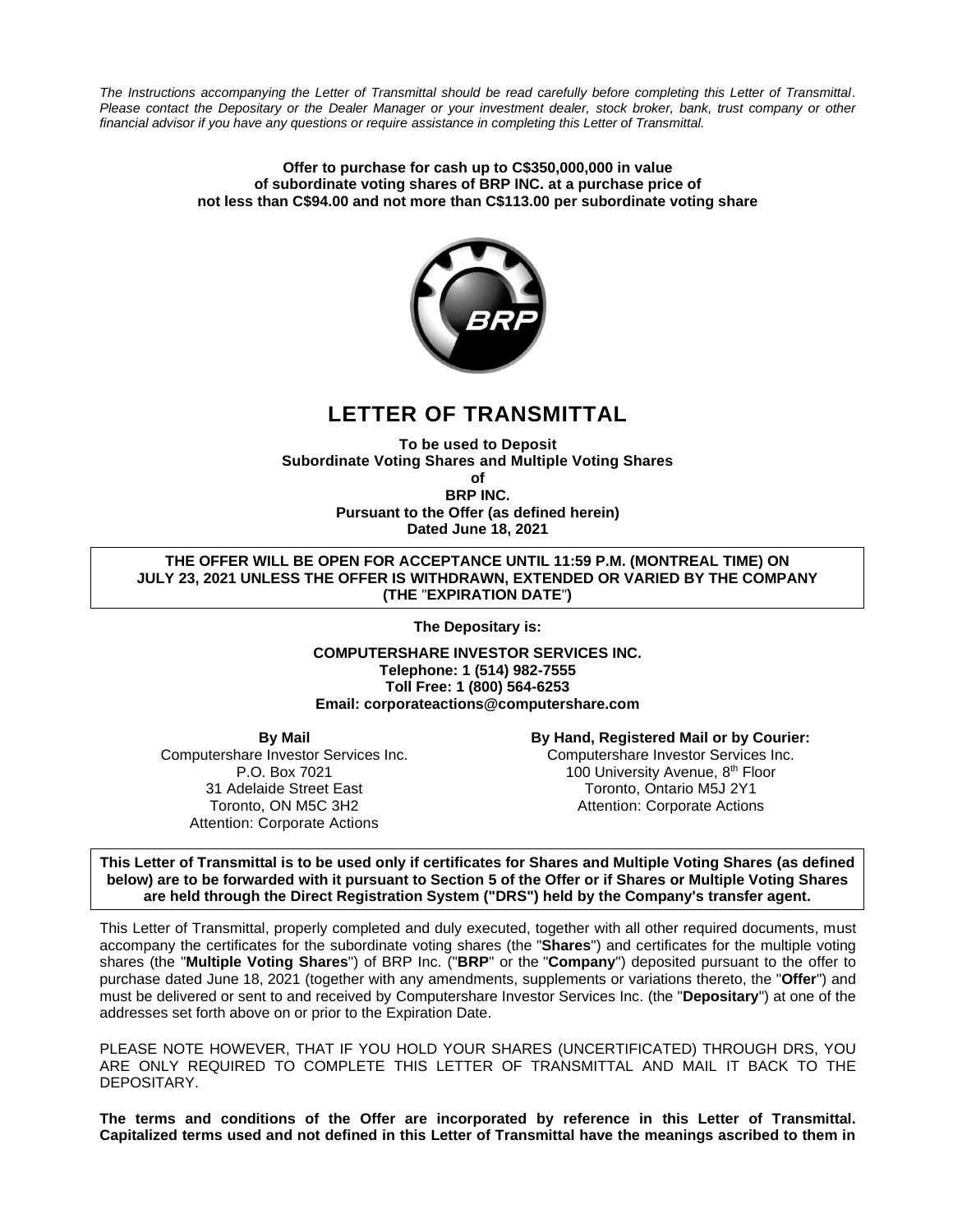**the Offer that accompanies this Letter of Transmittal and the accompanying issuer bid circular dated June 18, 2021. In the case of any inconsistency between the terms of this Letter of Transmittal and the Offer, the terms of the Offer shall prevail. Shareholders should carefully consider the income tax consequences of having Shares being purchased under the Offer. See Section 13,** "**Income Tax Considerations**" **of the issuer bid circular relating to the Offer (the "Circular") accompanying this Letter of Transmittal. Please also read carefully the instructions set forth below before completing this Letter of Transmittal.**

**All references to "\$" and "dollars" in this Letter of Transmittal mean Canadian dollars and all references to "U.S. dollars" in this Letter of Transmittal mean United States dollars, unless otherwise indicated.**

**Shareholders whose certificates are not immediately available or who cannot deliver their certificates and all other required documents with this Letter of Transmittal to the Depositary by the Expiration Date must deposit their Shares or Multiple Voting Shares according to the guaranteed delivery procedure set forth in Section 5 of the Offer,** "**Procedure for Depositing Shares and Multiple Voting Shares**"**. See Instruction 2 in this Letter of Transmittal.**

**A Shareholder who wishes to deposit Shares or Multiple Voting Shares under the Offer and who holds such shares through an investment dealer, stock broker, bank, trust company or other financial advisor should immediately contact such nominee in order to take the necessary steps to be able to deposit such shares under the Offer. See Section 5 of the Offer, "Procedure for Depositing Shares and Multiple Voting Shares".**

**DELIVERY OF THIS LETTER OF TRANSMITTAL TO AN ADDRESS OTHER THAN PROVIDED HEREIN DOES NOT CONSTITUTE A VALID DELIVERY.**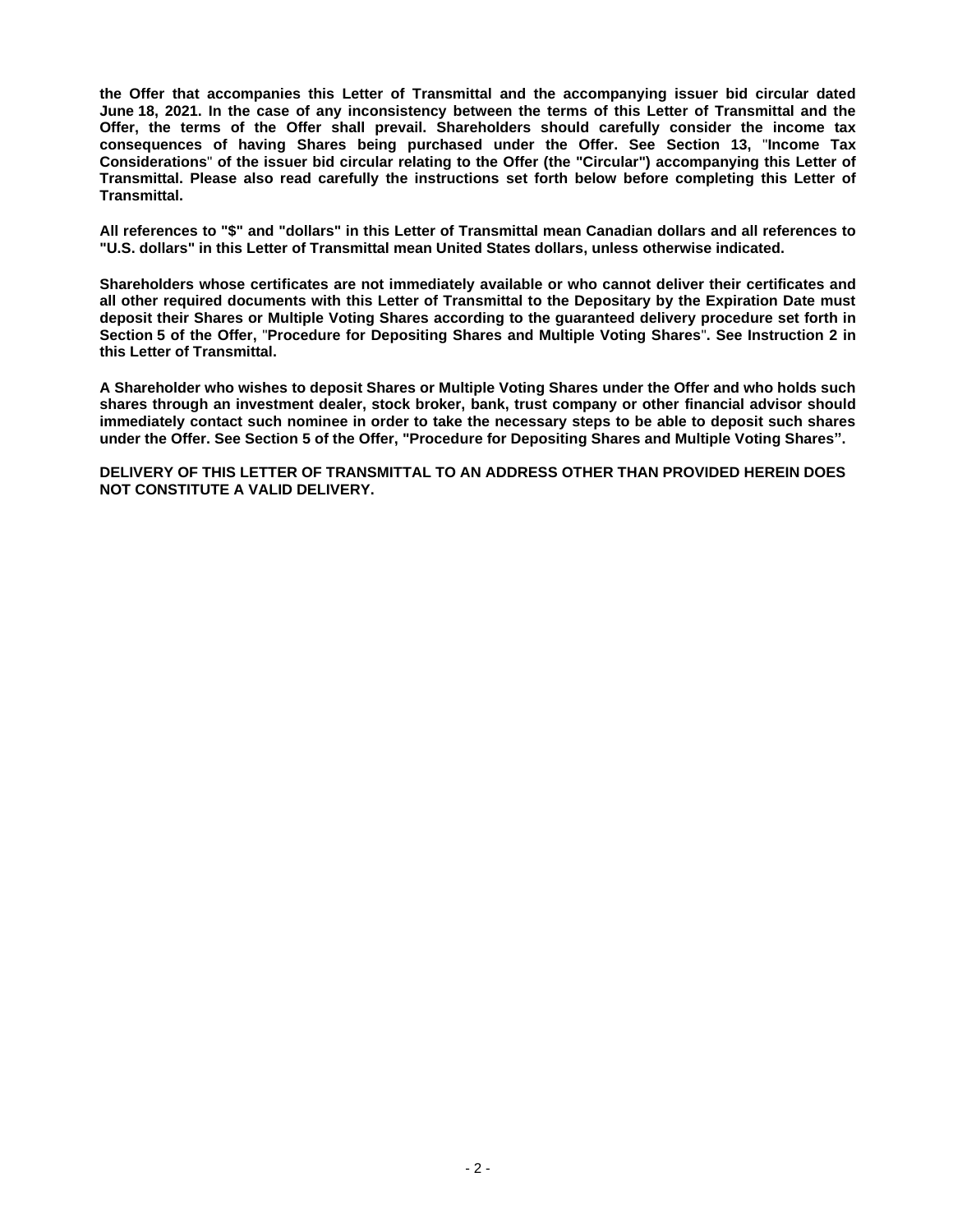# **TO: BRP INC. ("BRP" or the "Company")**

## **AND TO: COMPUTERSHARE INVESTOR SERVICES INC. (the "Depositary")**

The undersigned deposits the enclosed certificate(s) for subordinate voting shares (the "**Shares**") or multiple voting shares (the "**Multiple Voting Shares**") and, subject to the conditions of the Offer regarding withdrawal, irrevocably accepts the Offer for such shares upon the terms and subject to the conditions contained in the Offer and the Circular and pursuant to this Letter of Transmittal and the instructions contained herein. The following are the details of the Shares and/or Multiple Voting Shares to be deposited:

#### **NAME(S) OF REGISTERED OWNER(S)**

(Please Fill in Exactly as Name(s) Appear(s) on Share Certificate(s) or DRS Statement(s))

| <b>DESCRIPTION OF SHARES AND MULTIPLE VOTING SHARES DEPOSITED</b><br>(Attach signed list if necessary) |                                                                                                  |  |  |  |  |  |  |  |
|--------------------------------------------------------------------------------------------------------|--------------------------------------------------------------------------------------------------|--|--|--|--|--|--|--|
| <b>Share Certificate Number(s)</b><br>(except in the case of DRS holders*)                             | Number of shares Represented<br>Number of shares Deposited**<br>by Certificate(s) or held in DRS |  |  |  |  |  |  |  |
| <b>Subordinate Voting Shares:</b>                                                                      |                                                                                                  |  |  |  |  |  |  |  |
|                                                                                                        |                                                                                                  |  |  |  |  |  |  |  |
|                                                                                                        |                                                                                                  |  |  |  |  |  |  |  |
| <b>Multiple Voting Shares:</b>                                                                         |                                                                                                  |  |  |  |  |  |  |  |
|                                                                                                        |                                                                                                  |  |  |  |  |  |  |  |
|                                                                                                        |                                                                                                  |  |  |  |  |  |  |  |
| TOTAL:                                                                                                 |                                                                                                  |  |  |  |  |  |  |  |

**\*** DRS holders do not need to provide certificates of Shares or Multiple Voting Shares, but need to complete this Letter of Transmittal. If you wish to deposit fewer than all Shares and/or Multiple Voting Shares evidenced by any certificates or DRS position listed above, indicate in the third column the number of Shares or Multiple Voting Shares you wish to deposit. Otherwise, the number of Shares and Multiple Voting Shares evidenced by all certificates and DRS positions referenced above will be deemed to have been deposited. See Instruction 5 of this Letter of Transmittal. All Shareholders who make a Proportionate Tender must indicate the total number of Shares or Multiple Voting Shares they own in Box C "Proportionate Tender" below. A registered Shareholder who makes a Proportionate Tender must deposit either all of its Shares and Multiple Voting Shares or a sufficient number of Shares and Multiple Voting Shares to satisfy the Shareholder's Proportionate Tender. This number of Shares or Multiple Voting Shares can be calculated by multiplying the total number of Shares or Multiple Voting Shares owned by the Shareholder by 0.0443 (rounded down to the nearest whole number of Shares or Multiple Voting Shares). A Shareholder who makes an invalid Proportionate Tender, including by tendering an insufficient number of Shares, will be deemed to have made a Purchase Price Tender.

#### **SHAREHOLDERS SHOULD CAREFULLY CONSIDER THE INCOME TAX CONSEQUENCES OF DEPOSITING SHARES PURSUANT THE OFFER. SEE SECTION 13 CIRCULAR "INCOME TAX CONSIDERATIONS".**

This Letter of Transmittal, properly completed and duly executed, together with all other required documents, must accompany the certificates for the Shares or Multiple Voting Shares tendered pursuant to the Offer. Any financial institution that is a participant in CDS or DTC may make book-entry delivery of the Shares through the on-line tendering systems of such clearing systems pursuant to which book-entry transfers may be effected by causing the applicable clearing systems to transfer such shares into the Depositary's account in accordance with such clearing system's procedures for such transfer.

Subject to and effective upon acceptance for purchase of the Shares and/or Multiple Voting Shares deposited hereby in accordance with the terms of the Offer (it being understood that Multiple Voting Shares will be converted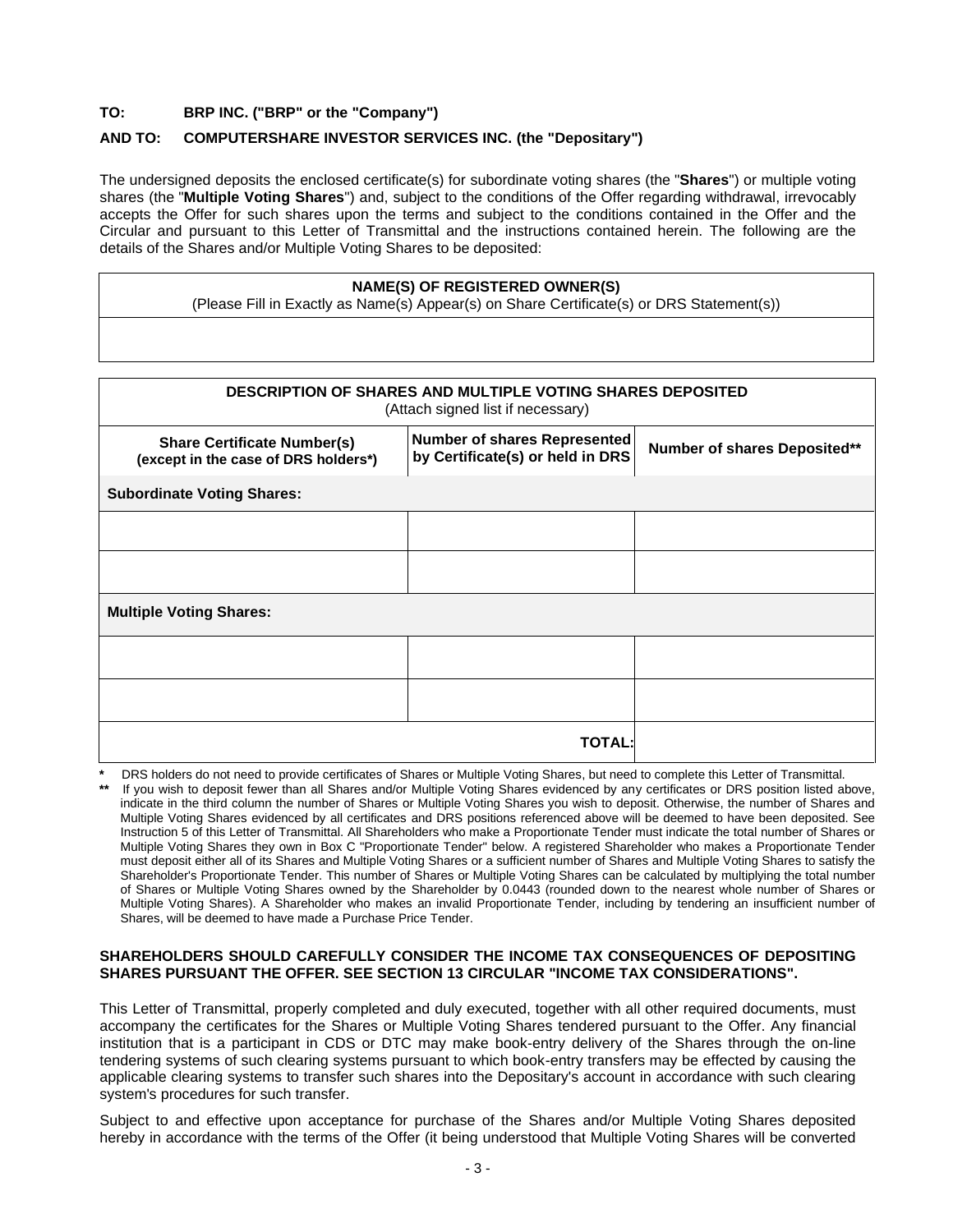into Shares immediately prior to take up), the undersigned hereby sells, assigns and transfers to, or upon the order of BRP, all rights, title and interest in and to all Shares and/or Multiple Voting Shares deposited hereby pursuant to an Auction Tender or a Purchase Price Tender, or the portion of such Shares and/or Multiple Voting Shares subject to purchase pursuant to a Proportionate Tender, and in and to any and all rights, benefits and claims in respect thereof or arising, or having arisen as a result of the undersigned's status as a Shareholder of BRP and in and to any and all distributions, payments, securities, rights, assets or other interests which may be declared, paid, issued, distributed, made or transferred, or may be payable, issuable, distributable or transferable, on or in respect of such shares or any of them on or after the date upon which the Shares and/or Multiple Voting Shares are taken up and paid for pursuant to the Offer (the "**Effective Time**"), other than any dividends declared with a record date prior to the Effective Time and paid after the Effective Time, and hereby irrevocably constitutes and appoints the Depositary and any officer of BRP as attorney-in-fact of the undersigned with respect to such Shares effective from the Effective Time, with full power of substitution (such power of attorney being an irrevocable power coupled with an interest), to:

- (a) deliver certificates for such Shares and/or Multiple Voting Shares, together with all accompanying evidences of transfer and authenticity, to or upon the order, of BRP upon receipt by the Depositary, as the undersigned's agent, of the Purchase Price (as defined below);
- (b) present certificates or DRS positions for such Shares for cancellation and transfer on the applicable securities register(s) of BRP for such securities; or
- (c) convert such Multiple Voting Shares to be converted into Shares pursuant to the terms of the Offer immediately prior to take up and then present such underlying Shares for cancellation or transfer on the applicable securities register(s) of BRP for such securities; and
- (d) receive all benefits and otherwise exercise all rights of beneficial ownership of such Shares and/or Multiple Voting Shares, subject to the next paragraph, all in accordance with the terms of the Offer.

The undersigned hereby represents, warrants and covenants that:

- (a) the undersigned understands that depositing Shares and/or Multiple Voting Shares under any one of the procedures described in the Offer and the Instructions hereto will constitute the undersigned's acceptance of the terms and conditions of the Offer, including the undersigned's representation that (i) the undersigned has a "net long position" in shares being tendered or equivalent securities at least equal to the shares tendered within the meaning of Rule 14e-4 under the U.S. Securities Exchange Act of 1934, as amended (the "**Exchange Act**"), and (ii) such tender of shares complies with Rule 14e-4 under the Exchange Act;
- (b) the undersigned has full power and authority to deposit, sell, assign and transfer the Shares or Multiple Voting Shares;
- (c) when and to the extent BRP accepts the Shares (including Shares issued on conversion of taken up Multiple Voting Shares) for payment, BRP will acquire good, marketable, and unencumbered title thereto, free and clear of all liens, charges, encumbrances, security interests, claims, restrictions and equities whatsoever, together with all rights and benefits arising therefrom, and the same will not be subject to any adverse claim, provided that any dividends or distributions which may be declared, paid, issued, distributed, made or transferred on or in respect of such Shares or Multiple Voting Shares to Shareholders of record on or prior to the Effective Time shall be for the account of the undersigned;
- (d) on request, the undersigned will execute and deliver any additional documents that the Depositary or BRP deems necessary or desirable to complete the assignment, transfer, and purchase of the Shares and/ or Multiple Voting Shares tendered hereby; and
- (e) the undersigned has received and agrees to all of the terms of this Offer.

The names and addresses of the registered owners should be printed as they appear on the certificates or DRS position representing Shares or Multiple Voting Shares deposited hereby. The certificates or DRS position, the number of Shares and/or Multiple Voting Shares that the undersigned wishes to tender, whether the tender is being made as an Auction Tender, a Purchase Price Tender or a Proportionate Tender, and, if the tender is made as an Auction Tender, the Purchase Price (as defined herein) at which such shares are being tendered, should all be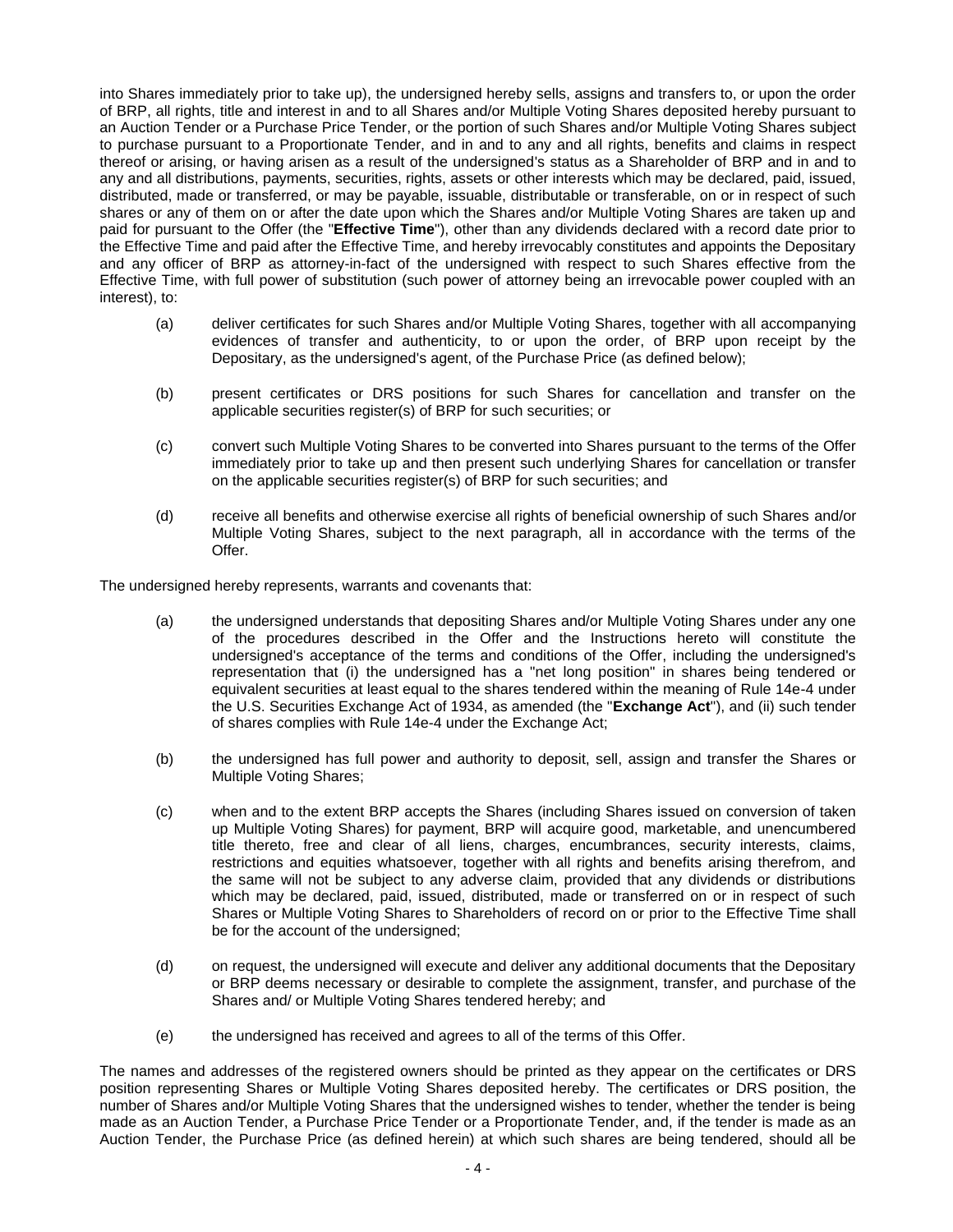indicated in the appropriate boxes. If the tender is being made pursuant to an Auction Tender, the Purchase Price at which such shares are being tendered should be indicated in Box I "Auction Tenders" below. If the tender is being made pursuant to a Proportionate Tender, the total number of Shares or Multiple Voting Shares owned by the Shareholder **MUST** be indicated in Box C "Proportionate Tender" below.

**The undersigned understands that he or she must indicate whether he or she tenders Shares or Multiple Voting Shares pursuant to an Auction Tender, a Purchase Price Tender or a Proportionate Tender by completing the Box B "Type of Tender" below. All Shares or Multiple Voting Shares tendered by a Shareholder who fails to specify any Auction Tender price for its Shares or Multiple Voting Shares, or fails to indicate that he or she has tendered its Shares or Multiple Voting Shares pursuant to a Purchase Price Tender or a Proportionate Tender, will be considered to have been tendered pursuant to a Purchase Price Tender. A shareholder who makes an invalid Proportionate Tender, including by tendering an insufficient number of Shares and Multiple Voting Shares, will be deemed to have made a Purchase Price Tender.**

The undersigned understands that, upon the terms and subject to the conditions of the Offer, the Company will determine the Purchase Price, representing a single price per Share (which will not be less than \$94.00 and not more than \$113.00 per Share and in increments of \$0.25 per Share) that it will pay for Shares and Multiple Voting Shares validly deposited pursuant to the Offer and not withdrawn. The Purchase Price will be the lowest price that enables the Company to purchase that number of Shares pursuant to valid Auction Tenders and Purchase Price Tenders and not withdrawn having an aggregate purchase price not exceeding the Auction Tender Limit Amount, being an amount equal to (i) \$350,000,000 less (ii) the product of (A) \$350,000,000 and (B) a fraction, the numerator of which is the aggregate number of Shares (including Multiple Voting Shares to be converted into Shares on a one-for-one basis upon take up) owned by Shareholders making valid Proportionate Tenders, and the denominator of which is the aggregate number of Shares and Multiple Voting Shares outstanding at the time of the Expiration Date. For the purpose of determining the Purchase Price, Shares and Multiple Voting Shares tendered pursuant to a Purchase Price Tender will be considered to have been tendered at a price of \$94.00 per Share (which is the minimum price per Share under the Offer). If the Purchase Price is determined to be \$94.00 (which is the minimum price per Share under the Offer), the maximum number of Shares that may be purchased by the Company is 3,723,404 Shares. If the Purchase Price is determined to be \$113.00 (which is the maximum price per Share under the Offer), the maximum number of Shares that may be purchased by the Company is 3,097,345 Shares. Shares tendered pursuant to a Proportionate Tender will be considered to have been tendered at a price per share equal to the Purchase Price. Shares validly deposited pursuant to an Auction Tender will only be taken up if the price specified in the Auction Tender by the depositing shareholder is equal to or less than the Purchase Price. If no Auction Tenders or Purchase Price Tenders are made pursuant to the Offer, no Shares will be purchased by the Company.

The undersigned understands that if less than all of the Shares or Multiple Voting Shares deposited are taken up by the Company (including Shares or Multiple Voting Shares tendered pursuant to an Auction Tender at prices greater than the Purchase Price and Shares or Multiple Voting Shares not purchased because of pro-ration), or properly withdrawn before the Expiration Date, the certificate(s) representing its Shares or Multiple Voting Shares will be returned (in the case of certificates representing Shares or Multiple Voting Shares all of which are not purchased) or replaced with new certificates (or the equivalent DRS position) representing the balance of Shares or Multiple Voting Shares not purchased (in the case of certificates representing Shares or Multiple Voting Shares of which less than all are purchased), promptly after the Expiration Date or the date of withdrawal, without expense to the Shareholder. The undersigned further understands that if less than all of the Multiple Voting Shares deposited are taken up by the Company, the holder shall be entitled to receive a new certificate (or the equivalent DRS position) representing the Multiple Voting Shares represented by the deposited certificate which are not taken up and automatically converted. In the case of Shares or Multiple Voting Shares tendered through DRS, such shares will be credited to the appropriate account, without expense to the Shareholder.

The undersigned understands that a Shareholder who desires to tender different Shares or Multiple Voting Shares at more than one price under an Auction Tender must complete a separate Letter of Transmittal for each price at which Shares or Multiple Voting Shares are tendered. A Shareholder may not deposit the same Shares or Multiple Voting Shares pursuant to more than one method of tender or pursuant to an Auction Tender at more than one price. Shareholders may deposit different Shares or Multiple Voting Shares pursuant to Auction Tenders and Purchase Price Tenders but cannot make an Auction Tender or Purchase Price Tender as well as a Proportionate Tender. Odd Lot Holders making an Auction Tender or a Purchase Price Tender will be required to tender all Shares or Multiple Voting Shares owned by the Shareholder. Proportionate Tenders or partial tenders will not be accepted from Odd Lot Holders.

The undersigned understands that if the aggregate purchase price for the Shares or Multiple Voting Shares tendered pursuant to Auction Tenders (at prices at or below the Purchase Price) and Purchase Price Tenders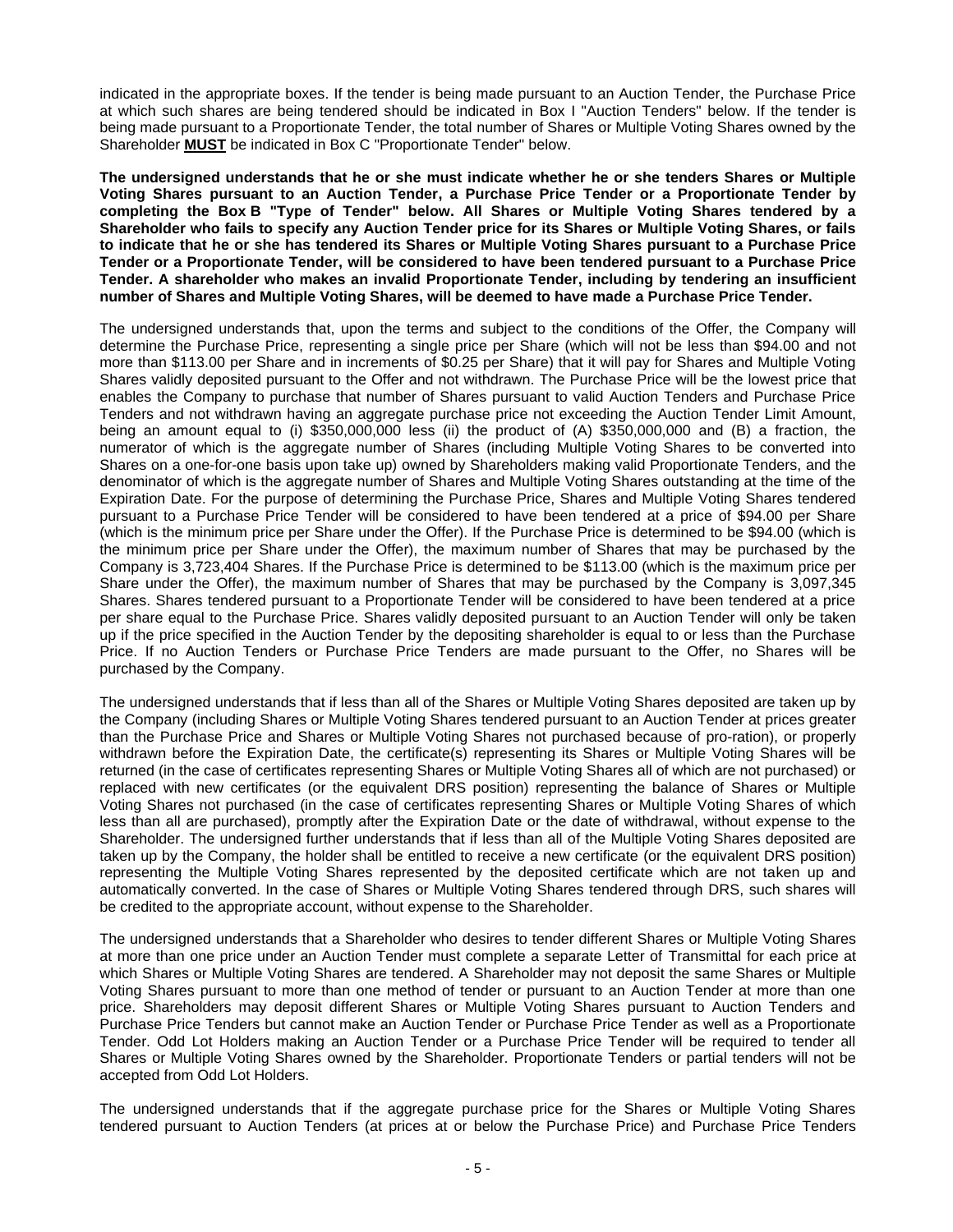exceeds the Auction Tender Limit Amount, then the Company shall purchase a portion of the Shares (including Shares underlying Multiple Voting Shares) so tendered pursuant to Auction Tenders (at or below the Purchase Price) and Purchase Price Tenders, as follows: (i) first, the Company will purchase all Shares tendered at or below the Purchase Price by Odd Lot Holders at the Purchase Price; and (ii) second, the Company will purchase at the Purchase Price on a pro-rata basis that portion of the Shares (including Shares underlying Multiple Voting Shares) tendered pursuant to Auction Tenders (at or below the Purchase Price) and Purchase Price Tenders having an aggregate purchase price, based on the Purchase Price, equal to (A) the Auction Tender Limit Amount, less (B) the aggregate amount paid by us for shares tendered by Odd Lot Holders. See "Number of Shares, Pro-ration" in the Offer. The Company's determination as to pro-ration shall be final and binding on all parties.

The undersigned recognizes that under certain circumstances set forth in the Offer and the Circular, BRP may withdraw, extend or vary the Offer or may not be required to purchase any of the Shares or Multiple Voting Shares tendered hereby or may accept for payment, in accordance with the applicable proration provisions relating to Shares and Multiple Voting Shares deposited or the terms and conditions relating to the Offer, fewer than all of the Shares or Multiple Voting Shares tendered hereby. The undersigned understands that DRS positions and certificates for any Shares or Multiple Voting Shares not deposited or not purchased will be recredited or returned to the undersigned at the address indicated above.

The undersigned understands that acceptance of Shares by BRP for payment will constitute a binding agreement between the undersigned and BRP, effective as of the Expiration Date, upon the terms and subject to the conditions of the Offer. Such agreement will be governed by and construed in accordance with the laws of the Province of Québec and the federal laws of Canada applicable therein.

The undersigned understands that payment for Shares taken up by the Company pursuant to the Offer will be made by depositing the aggregate Purchase Price for such Shares with the Depositary, which will act as agent for Shareholders who have properly tendered Shares or Multiple Voting Shares in acceptance of the Offer and have not withdrawn them, for the purpose of receiving payment from BRP and transmitting such payment to such Shareholders. Receipt of payment by the Depositary will be deemed to constitute receipt of payment thereof by persons depositing Shares or Multiple Voting Shares. **Under no circumstances will interest accrue or be paid by BRP or the Depositary, regardless of any delay in making such payment or otherwise.**

The undersigned understands and acknowledges that each of the Company and the Depositary, as applicable, shall be entitled to deduct and withhold from any payment to any Shareholder pursuant to the Offer such amount as it is required to deduct or withhold from such payment under the *Income Tax Act* (Canada) (the "**Tax Act**"), or any provision of any applicable federal, provincial, territorial, state, local or foreign tax law, and remit such deduction or withholding amount to the appropriate government entity. To the extent that amounts are deducted or withheld, such deducted or withheld amounts shall be treated for all purposes of the Offer as having been paid to the Shareholder to whom such amounts would otherwise have been paid, provided that such deducted or withheld amounts are actually remitted to the appropriate government entity.

The undersigned instructs BRP and the Depositary to issue the cheque for the Purchase Price for such Shares that are purchased pursuant to the Offer as indicated in Box D "Payment Instructions" below and mailed by first-class mail, postage prepaid, to the address indicated in Box E "Delivery Instructions" below unless otherwise indicated in Box G "Hold for Pick-Up" below, subject to the option of Shareholders to elect to receive the Purchase Price in U.S. dollars as described in Box J "Currency Election" below, net in each case of any applicable withholding taxes.

The undersigned understands that cash amounts will be denominated in Canadian dollars and payments of amounts owing to Shareholders whose Shares are taken up will be made in Canadian dollars; however, Shareholders may elect to receive the Purchase Price in U.S. dollars and use the Depositary's currency exchange services to convert such payment into U.S. dollars by checking Box J "Currency Election" below, in which case such Shareholder will have acknowledged and agreed that the exchange rate for one Canadian dollar expressed in U.S. dollars will be based on the rate available from the Depositary on the date of the currency conversion. All risks associated with the currency conversion from Canadian dollars to U.S. dollars, including risks relating to change in rates, the timing of exchange or the selection of a rate for exchange, and all costs incurred with the currency conversion are for the Shareholder's sole account and will be at such Shareholder's sole risk and expense, and neither the Depositary nor BRP or their affiliates will be responsible for any such matters.

The undersigned recognizes that all authority conferred or agreed to be conferred in this Letter of Transmittal shall survive its death or incapacity and any obligations of the undersigned under this Letter of Transmittal shall be binding upon its heirs, personal representatives, successors and assigns. Except as stated in the Offer, this tender is irrevocable.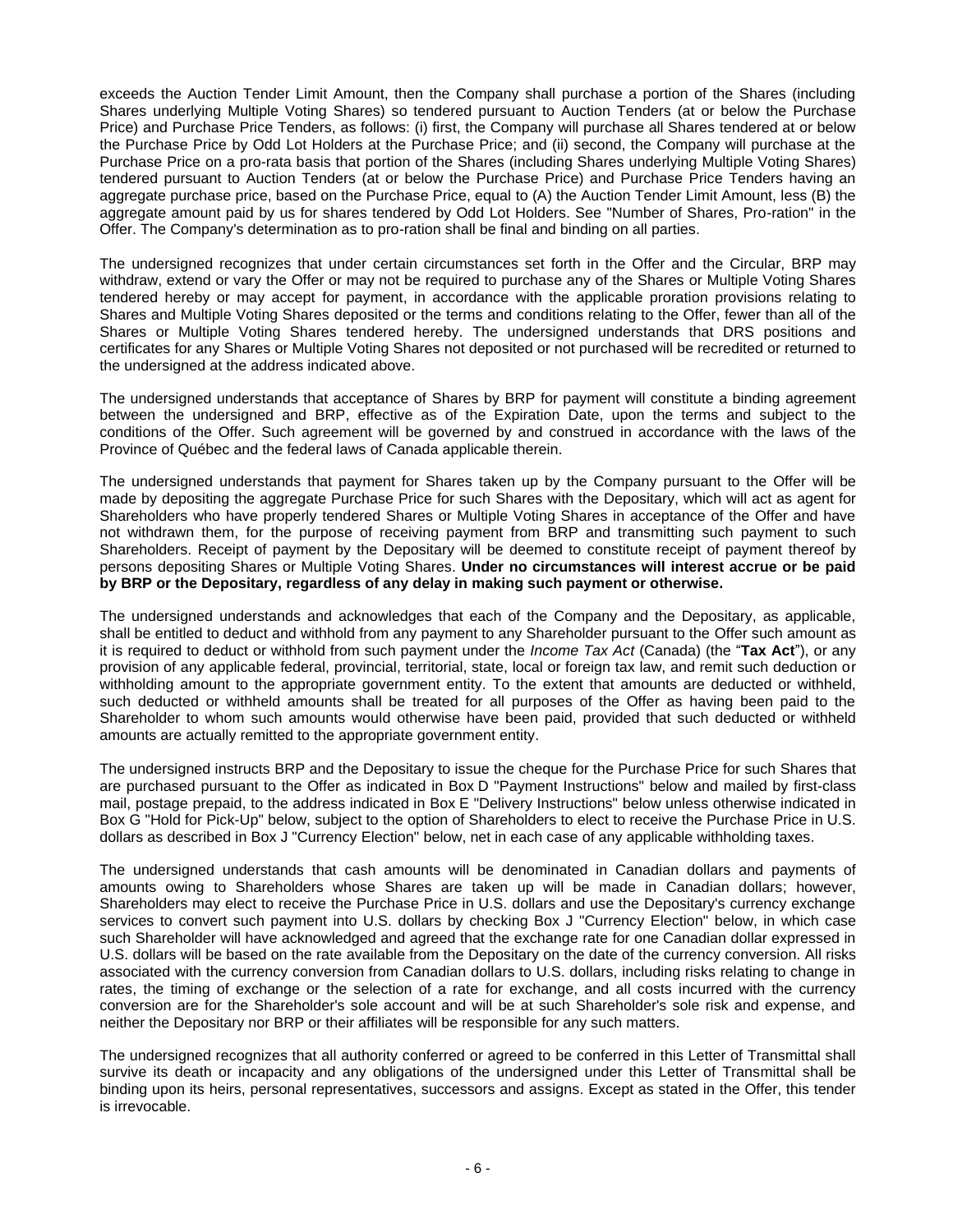The undersigned understands that if a certificate representing Shares or Multiple Voting Shares has been lost, stolen or destroyed, this Letter of Transmittal, including Box N "Lost, Stolen or Destroyed Certificates" below, should be completed as fully as possible and forwarded to the Depositary, together with a letter describing the loss, theft or destruction and providing a telephone number. The Depositary will respond with the replacement requirements, which includes certain additional documents that must be signed in order to obtain replacement certificate(s) and the payment of the required lost certificate fee.

The undersigned agrees not to vote any of the deposited Shares and Multiple Voting Shares, or distributions on such Shares or Multiple Voting Shares consisting of securities, at any meeting and not to exercise any of the other rights or privileges attached to any of such deposited Shares or Multiple Voting Shares or distributions consisting of securities, or otherwise act with respect thereto. The undersigned agrees further to execute and deliver to BRP, provided not contrary to any applicable law, at any time and from time to time, as and when requested by, and at the expense of BRP, any and all instructions of proxy, authorization or consent, in form and on terms satisfactory to BRP, in respect of any such deposited Shares or Multiple Voting Shares or distributions consisting of securities. The undersigned agrees further to designate in any such instruments of proxy the person or persons specified by BRP as the proxyholder of the undersigned in respect of such deposited Shares or Multiple Voting Shares or distributions consisting of securities.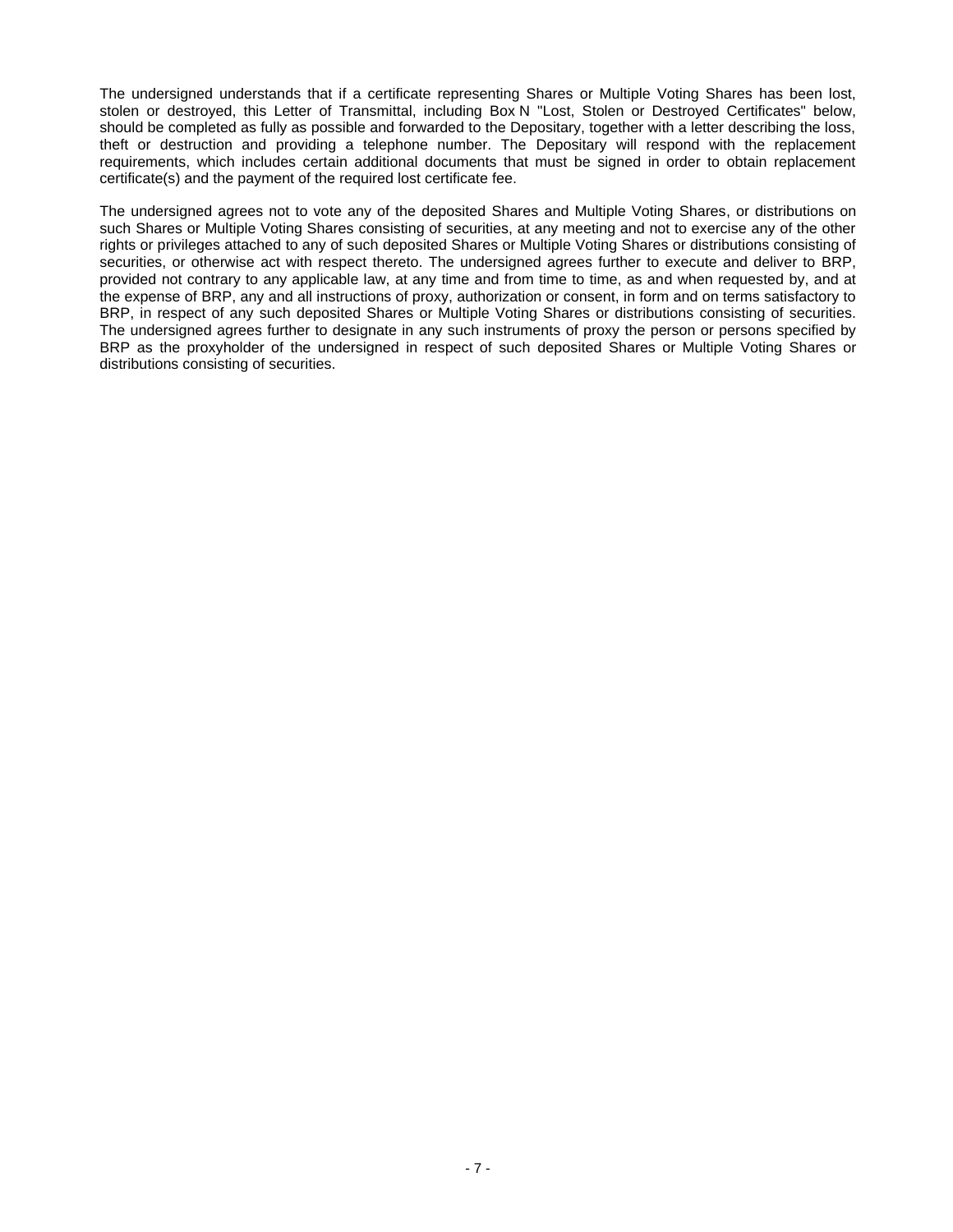#### **BOX A TYPE OF HOLDER**

CHECK ONLY ONE BOX.

❑ Holder of Shares ❑ Holder of Multiple Voting Shares

#### **BOX B TYPE OF TENDER**

CHECK ONLY ONE BOX, IF MORE THAN ONE BOX IS CHECKED, OR IF NO BOX IS CHECKED, THE TENDER WILL BE DEEMED TO BE A PURCHASE PRICE TENDER.

#### *SHARES ARE BEING TENDERED HEREBY PURSUANT TO:*

❑ An Auction Tender (**Complete Box I**)

❑ A Purchase Price Tender

❑ A Proportionate Tender (**Complete Box C**)

#### **BOX C PROPORTIONATE TENDER**

In addition to checking "Proportionate Tender" in Box B above, this Box C **MUST** be completed if Shares or Multiple Voting Shares are being tendered pursuant to a Proportionate Tender.

A Shareholder who makes a Proportionate Tender will be deemed to have agreed to sell to the Company at the Purchase Price a number of Shares or Multiple Voting Shares that will result in the Shareholder maintaining its proportionate equity ownership in the Company following completion of the Offer. Registered Shareholders may make a Proportionate Tender and non-registered Shareholders may instruct their nominees to make a Proportionate Tender. **All Shareholders who make a Proportionate Tender must indicate the total number of Shares or Multiple Voting Shares they own below**. A registered Shareholder who makes a Proportionate Tender must deposit either all of its Shares and Multiple Voting Shares or a sufficient number of Shares and Multiple Voting Shares to satisfy the Shareholder's Proportionate Tender. This number of Shares or Multiple Voting Shares can be calculated by multiplying the total number of Shares or Multiple Voting Shares owned by the Shareholder by 0.0443 (rounded down to the nearest whole number of Shares or Multiple Voting Shares). A non-registered Shareholder who wishes its nominee to make a Proportionate Tender must deposit all of its Shares and Multiple Voting Shares.

If a non-registered Shareholder wishes to become a registered Shareholder in order to make a Proportionate Tender by depositing only a sufficient number of Shares and Multiple Voting Shares, the Shareholder should immediately contact its investment dealer, stock broker, bank, trust company or other nominee in order to take the necessary steps to have its Shares registered in the Shareholder's name prior to tendering Shares or Multiple Voting Shares pursuant to the Offer. A Shareholder who makes an invalid Proportionate Tender, including by tendering an insufficient number of Shares and Multiple Voting Shares, will be deemed to have made a Purchase Price Tender.

| Total number of Shares owned by the Shareholder:                           |  |
|----------------------------------------------------------------------------|--|
| Total number of Multiple Voting Shares owned by the<br><b>Shareholder:</b> |  |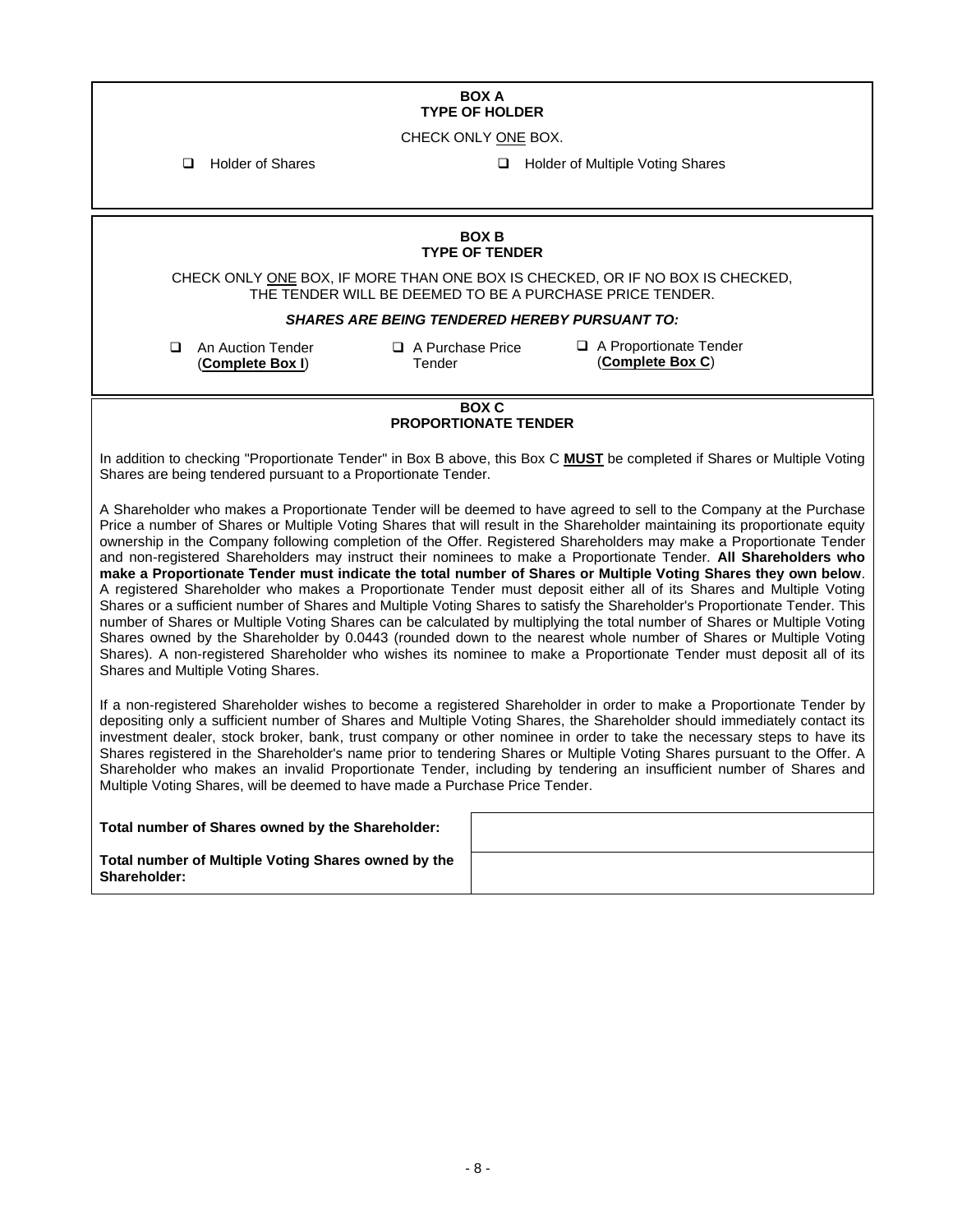| <b>BOX D</b><br><b>PAYMENT INSTRUCTIONS</b><br>(See Instruction 8)<br><b>ISSUE CHEQUE AND/OR CERTIFICATES IN</b><br>THE NAME OF: (please print)<br>(Name)<br>(Street Address and Number)<br>(City and Province or State)<br>(Country and Postal (Zip) Code)<br>(Telephone - Business Hours)<br>(Social Insurance or Social Security Number)                                                                                                                                                                                                                                                                                                                                                                                                                                                                                                                                                                                                                                                    | <b>BOXE</b><br><b>DELIVERY INSTRUCTIONS</b><br>(See Instruction 8)<br>SEND CHEQUE AND/OR CERTIFICATES TO<br>(Unless Box G is checked): (please print)<br>(Name)<br>(Street Address and Number)<br>(City and Province or State)<br>(Country and Postal (Zip) Code)                                                                                                                                         |  |  |  |  |
|------------------------------------------------------------------------------------------------------------------------------------------------------------------------------------------------------------------------------------------------------------------------------------------------------------------------------------------------------------------------------------------------------------------------------------------------------------------------------------------------------------------------------------------------------------------------------------------------------------------------------------------------------------------------------------------------------------------------------------------------------------------------------------------------------------------------------------------------------------------------------------------------------------------------------------------------------------------------------------------------|-----------------------------------------------------------------------------------------------------------------------------------------------------------------------------------------------------------------------------------------------------------------------------------------------------------------------------------------------------------------------------------------------------------|--|--|--|--|
| <b>BOXF</b><br><b>ODD LOTS*</b><br>To be completed ONLY if Shares are being tendered by<br>or on behalf of persons owning fewer than 100 Shares as<br>of the close of business on the Expiration Date.<br>The undersigned either (check one):<br>$\Box$ is the owner of fewer than 100 Shares as of the close<br>of business on the Expiration Date, all of which are<br>tendered; or<br>$\Box$ is a broker, dealer, commercial bank, trust company or<br>other nominee that (i) is tendering, for the beneficial<br>owners thereof, Shares with respect to which it is the<br>believes,<br>record<br>owner,<br>and<br>(ii)<br>based<br>upon<br>representations made to it by each such beneficial owner,<br>that such beneficial owner owns an aggregate of fewer<br>than 100 Shares as of the close of business on the<br>Expiration Date and is tendering all such Shares.<br>*Odd Lot Holders may not tender their Shares or Multiple<br>Voting Shares pursuant to a Proportionate Tender. | <b>BOX H</b><br><b>GUARANTEED DELIVERY</b><br>CHECK HERE Q IF SHARES OR MULTIPLE VOTING<br>SHARES ARE BEING TENDERED PURSUANT TO A<br>NOTICE OF GUARANTEED DELIVERY PREVIOUSLY<br>SENT TO THE TORONTO OFFICE OF THE DEPOSITARY<br>AND COMPLETE THE FOLLOWING (please print or type)<br>Name of Registered Holder<br>Date of Guaranteed Delivery ________<br>Name of Institution which Guaranteed Delivery |  |  |  |  |
| <b>BOX G</b><br><b>HOLD FOR PICK-UP</b><br>(See Instruction 8)                                                                                                                                                                                                                                                                                                                                                                                                                                                                                                                                                                                                                                                                                                                                                                                                                                                                                                                                 |                                                                                                                                                                                                                                                                                                                                                                                                           |  |  |  |  |

❑ Hold certificates and/or cheques for Shares or Multiple Voting Shares for pick-up.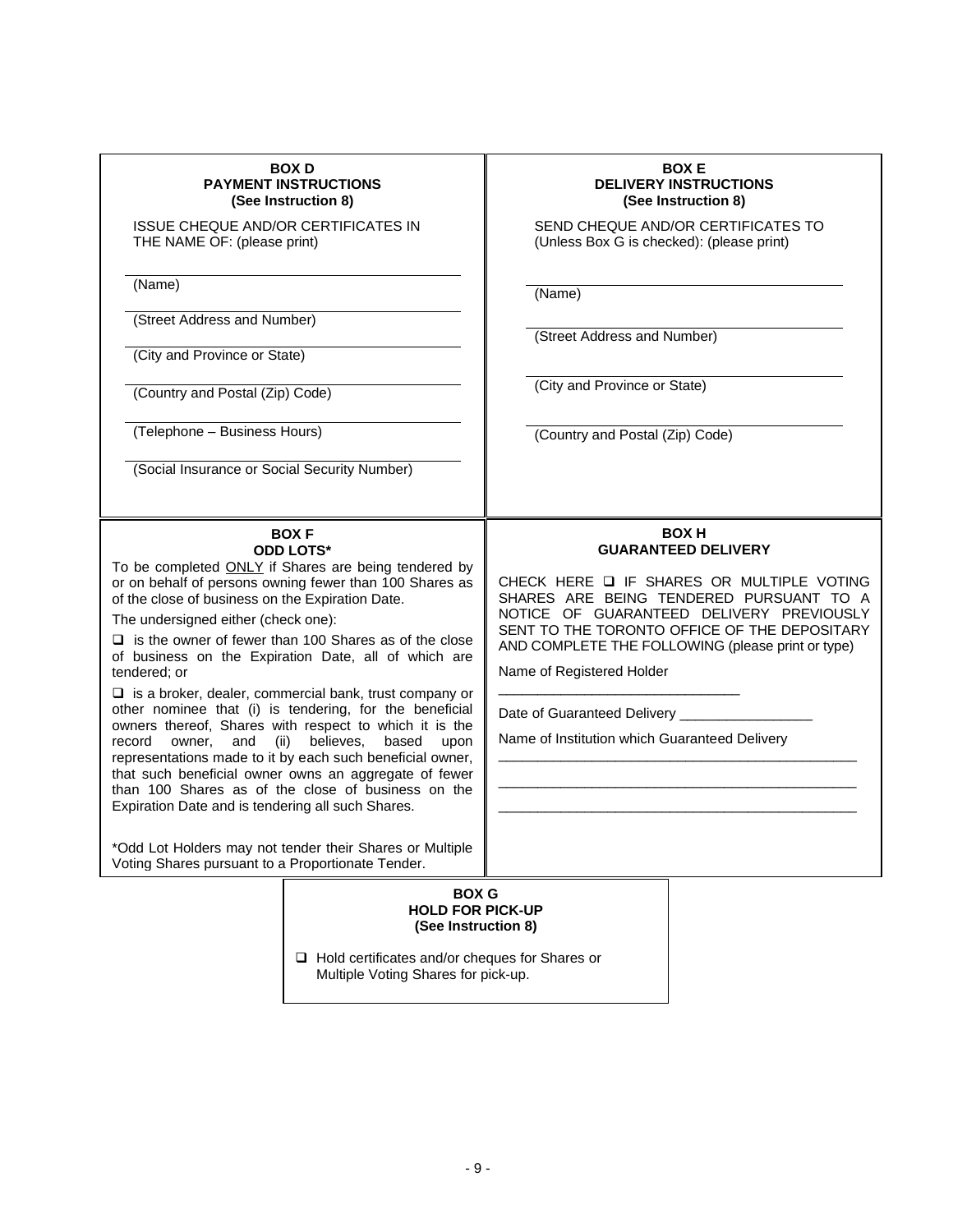#### **BOX I AUCTION TENDERS**

In addition to checking "Auction Tender" in Box B above, this Box I **MUST** be completed if Shares are being tendered pursuant to an Auction Tender.

**Check only ONE box to indicate the Auction Tender price. If more than one box is checked, or if no box is checked, all Shares or Multiple Voting Shares identified above will be deemed to have been tendered pursuant to the Purchase Price Tender. Shareholders (other than Odd Lot Holders) may make multiple Auction Tenders but not in respect of the same Shares or Multiple Voting Shares. If a Shareholder wishes to tender different Shares or Multiple Voting Shares at different prices, a separate tender instruction by way of Letter of Transmittal must be submitted for EACH such tender.**

Price (in C\$) per Share.

| $\Box$ \$94.00                                                                  | $\Box$ \$94.25  | $\Box$ \$94.50  | $\Box$ \$94.75  | $\Box$ \$95.00                                                                  | $\Box$ \$95.25                                                                                                  |        | $\Box$ \$95.50                  | $\Box$ \$95.75 |
|---------------------------------------------------------------------------------|-----------------|-----------------|-----------------|---------------------------------------------------------------------------------|-----------------------------------------------------------------------------------------------------------------|--------|---------------------------------|----------------|
| $\Box$ \$96.00                                                                  | $\Box$ \$96.25  | $\Box$ \$96.50  | $\Box$ \$96.75  | $\Box$ \$97.00                                                                  | $\Box$ \$97.25                                                                                                  | $\Box$ | \$97.50                         | $\Box$ \$97.75 |
| $\Box$ \$98.00                                                                  | $\Box$ \$98.25  | $\Box$ \$98.50  | $\Box$ \$98.75  | $\Box$ \$99.00                                                                  | $\Box$ \$99.25                                                                                                  |        | $\Box$ \$99.50                  | $\Box$ \$99.75 |
| $\Box$ \$100.00                                                                 | $\Box$ \$100.25 | $\Box$ \$100.50 | $\Box$ \$100.75 | $\Box$ \$101.00                                                                 | $\square$ \$101.25                                                                                              |        | $\Box$ \$101.50 $\Box$ \$101.75 |                |
| $\Box$ \$102.00                                                                 | $\Box$ \$102.25 |                 |                 | $\Box$ \$102.50 $\Box$ \$102.75 $\Box$ \$103.00 $\Box$ \$103.25                 |                                                                                                                 |        | $\Box$ \$103.50 $\Box$ \$103.75 |                |
| $\Box$ \$104.00                                                                 |                 |                 |                 |                                                                                 | $\Box$ \$104.25 $\Box$ \$104.50 $\Box$ \$104.75 $\Box$ \$105.00 $\Box$ \$105.25 $\Box$ \$105.50 $\Box$ \$105.75 |        |                                 |                |
| $\Box$ \$106.00                                                                 |                 |                 |                 | $\Box$ \$106.25 $\Box$ \$106.50 $\Box$ \$106.75 $\Box$ \$107.00 $\Box$ \$107.25 |                                                                                                                 |        | $\Box$ \$107.50 $\Box$ \$107.75 |                |
| $\Box$ \$108.00                                                                 |                 |                 |                 |                                                                                 | $\Box$ \$108.25 $\Box$ \$108.50 $\Box$ \$108.75 $\Box$ \$109.00 $\Box$ \$109.25 $\Box$ \$109.50 $\Box$ \$109.75 |        |                                 |                |
| $\Box$ \$110.00                                                                 | $\Box$ \$110.25 |                 |                 |                                                                                 | <b>a</b> \$110.50 <b>a</b> \$110.75 <b>a</b> \$111.00 <b>a</b> \$111.25 <b>a</b> \$111.50 <b>a</b> \$111.75     |        |                                 |                |
| $\Box$ \$112.00 $\Box$ \$112.25 $\Box$ \$112.50 $\Box$ \$112.75 $\Box$ \$113.00 |                 |                 |                 |                                                                                 |                                                                                                                 |        |                                 |                |

# **BOX J CURRENCY ELECTION**

All cash payments will be made in Canadian dollars, unless Shareholders elect to use the Depositary's currency exchange services to convert their payment into, and have such payment made, in U.S. dollars by checking the box below. **If you do not check the box below, your payment will be issued in Canadian dollars.**

❑ Check here if you wish to have your cash entitlement paid in U.S. dollars (US\$)

Notice: By checking the box above, you acknowledge and agree that (a) the exchange rate for one Canadian dollar expressed in U.S. dollars will be the rate available from Computershare Investor Services Inc., in its capacity as foreign exchange service provider, on the date on which the funds are converted, which rate will be based on the prevailing market rate on such date, and (b) the risk of any fluctuations in such rate, including risks relating to the particular date and time at which funds are converted, will be solely borne by the Shareholder. Computershare Investor Services Inc. will act as principal in such currency conversion transactions. If you wish to receive your payment in U.S. dollars, your certificate(s) and this validly-completed and duly-signed Letter of Transmittal must be delivered to the Depositary.

#### **BOX K JURISDICTION OF RESIDENCE (See Instruction 11)**

The person signing Box K represents that the Shareholder:

❑ is a non-resident of Canada for the purposes of the Tax Act; or

❑ is not a non-resident of Canada for purposes of the Tax Act.

Note:

A non-resident of Canada is a person that is not resident, or deemed not to be resident, in Canada for purposes of the Tax Act or a partnership that is not a "Canadian partnership" as defined in the Tax Act. If you are uncertain as to your residency or the residency of the beneficial holder(s) of the Shares, you should consult your tax advisor.

The remainder of this Box is for non-residents of Canada only:

The Shareholder ❑ is ❑ is not a resident of a country with which Canada has entered into an income tax treaty under which the Shareholder is entitled to the full benefits provided by such treaty.

If the non-resident Shareholder is entitled to full benefits under such treaty complete the following:

Number of Shares OR Multiple Voting Shares held by a non-resident or held for, on behalf, or for the benefit of, a non-resident

Country of Residence

 $-10 -$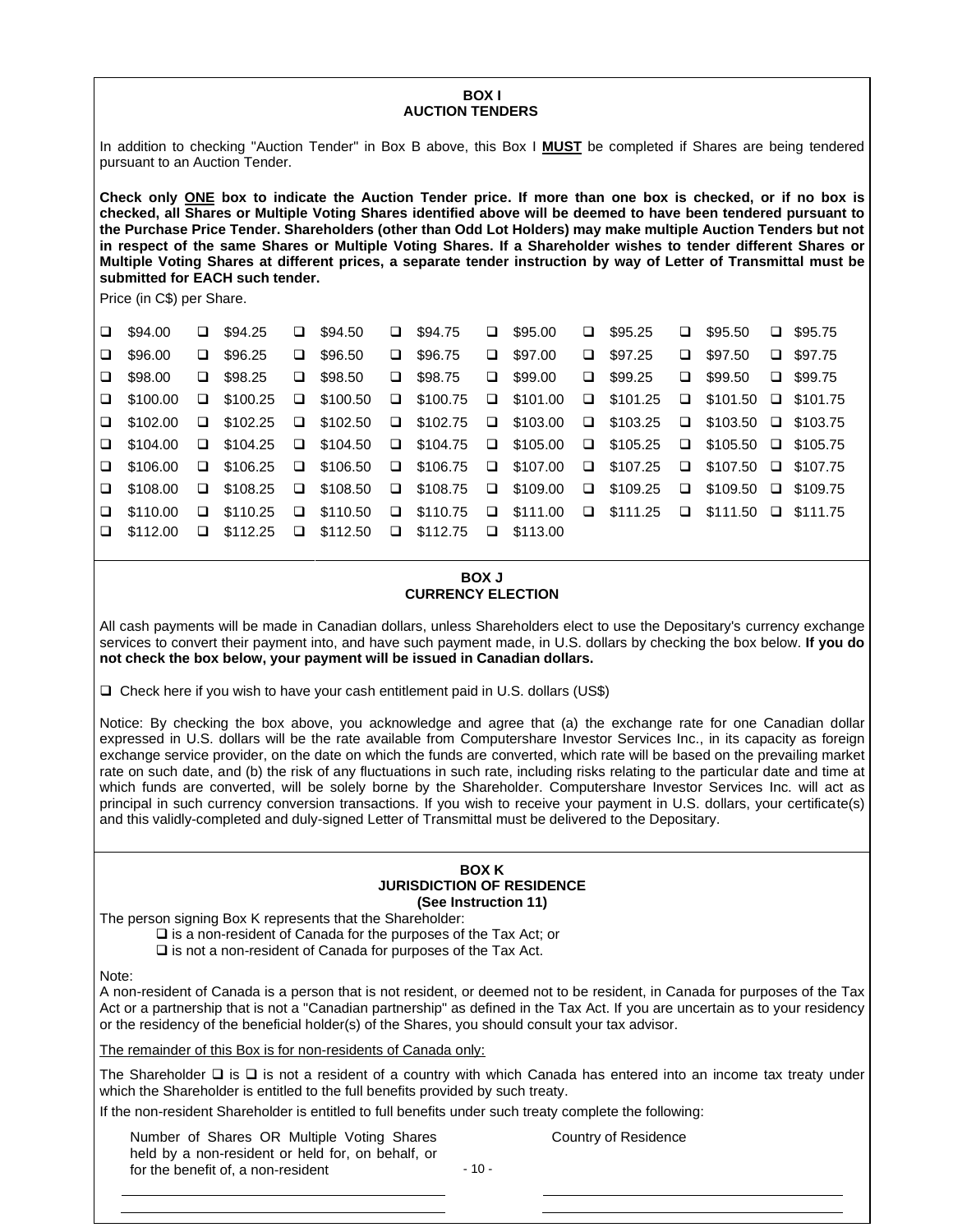| <b>BOXL</b><br><b>SHAREHOLDER(S) SIGN HERE</b><br>(See Instructions 1 and 6)<br>Must be signed by registered owner(s) exactly as name(s)<br>appear(s) on certificate(s) or on a DRS position listing or<br>by person(s) authorized to become registered owner(s) by<br>certificate(s)and documents transmitted with this Letter of<br>Transmittal. If signature is by attorney-in-fact, executor,<br>administrator, trustee, guardian, officer of a corporation or<br>another acting in a fiduciary or representative capacity,<br>please set forth the full title. See Instruction 7.<br>Authorized Signature: ______________<br>Signature(s) of Shareholder<br>or authorized representative<br>(Include Postal Code or Zip Code)<br>Area Code and Telephone Number: ____________<br>TIN; SSN; SIN: New York State State State State State State State State State State State State State State State State State State State State State State State State State State State State State State State State State<br>Shareholders must provide their Social Insurance No.;<br>U.S. Shareholders must provide their Taxpayer<br>Identification No. or Social Security No. and complete<br>Form W-9. | <b>BOX M</b><br><b>GUARANTEE OF SIGNATURE(S)</b><br>(See Instructions 1 and 6)<br>Name(s): (Please Print)<br>(Include Postal Code or Zip Code)<br>Area Code and Telephone Number: _____________ |  |  |  |  |  |  |
|------------------------------------------------------------------------------------------------------------------------------------------------------------------------------------------------------------------------------------------------------------------------------------------------------------------------------------------------------------------------------------------------------------------------------------------------------------------------------------------------------------------------------------------------------------------------------------------------------------------------------------------------------------------------------------------------------------------------------------------------------------------------------------------------------------------------------------------------------------------------------------------------------------------------------------------------------------------------------------------------------------------------------------------------------------------------------------------------------------------------------------------------------------------------------------------------------|-------------------------------------------------------------------------------------------------------------------------------------------------------------------------------------------------|--|--|--|--|--|--|
| Dated 7021                                                                                                                                                                                                                                                                                                                                                                                                                                                                                                                                                                                                                                                                                                                                                                                                                                                                                                                                                                                                                                                                                                                                                                                           |                                                                                                                                                                                                 |  |  |  |  |  |  |
| <b>DOV N</b>                                                                                                                                                                                                                                                                                                                                                                                                                                                                                                                                                                                                                                                                                                                                                                                                                                                                                                                                                                                                                                                                                                                                                                                         |                                                                                                                                                                                                 |  |  |  |  |  |  |

#### **BOX N LOST, STOLEN OR DESTROYED CERTIFICATES**

To be completed **ONLY** if certificates representing Shares or Multiple Voting Shares being tendered have been lost, stolen or destroyed. The undersigned either (check one):

❑ lost certificate(s) representing Shares or Multiple Voting Shares;

❑ had certificate(s) representing Shares or Multiple Voting Shares stolen; or

❑ had certificate(s) representing Shares or Multiple Voting Shares destroyed.

If a certificate representing Shares or Multiple Voting Shares has been lost, stolen or destroyed, this Letter of Transmittal, including this Box N, must be completed as fully as possible and forwarded, together with a letter describing the loss, theft or destruction and providing a telephone number, to the Depositary. The Depositary will respond with the replacement requirements.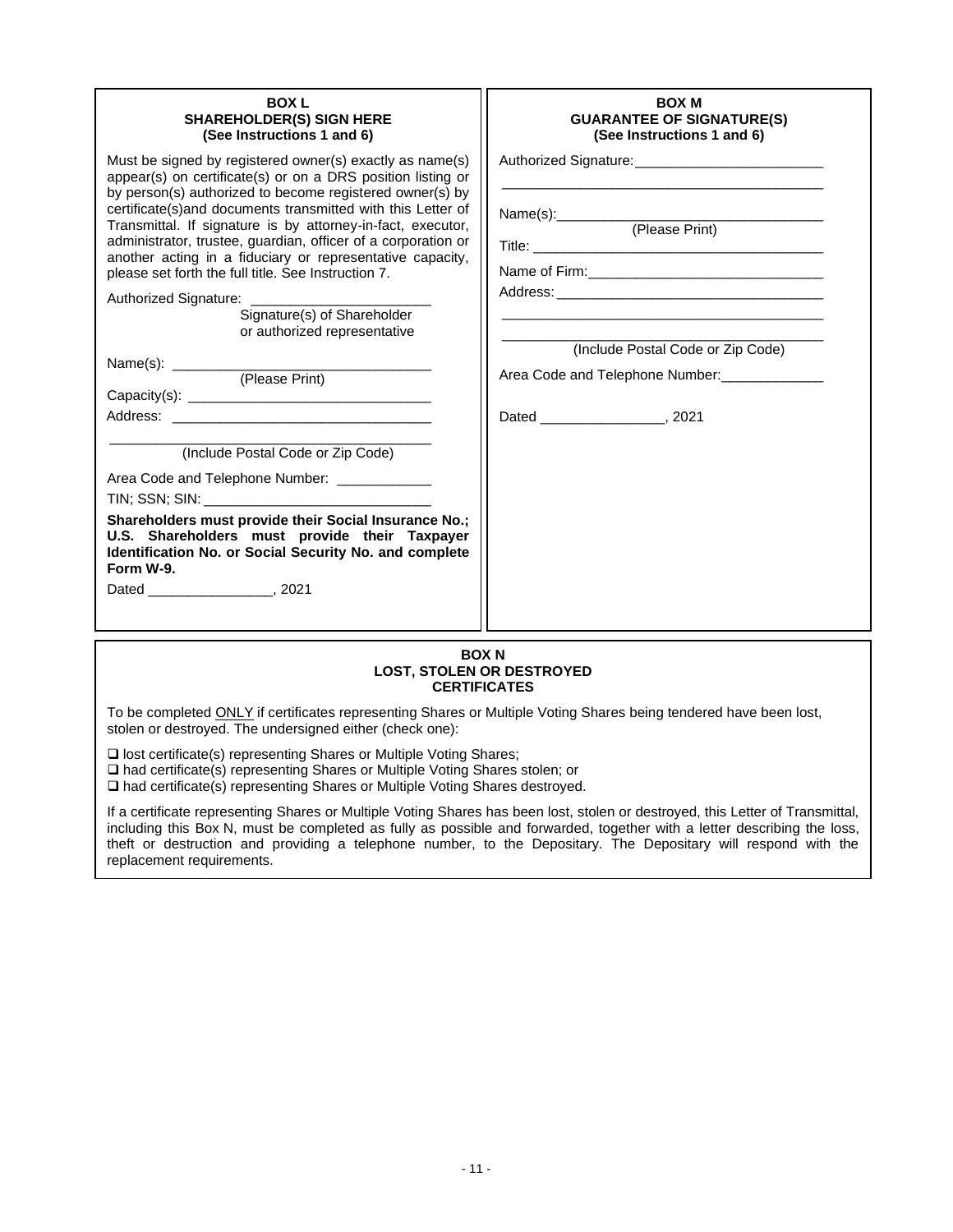| <b>BOX O</b><br><b>WIRE PAYMENT*</b>                                                                                                                                                                                                                                       |                                                    |                                            |                   |  |  |  |  |  |
|----------------------------------------------------------------------------------------------------------------------------------------------------------------------------------------------------------------------------------------------------------------------------|----------------------------------------------------|--------------------------------------------|-------------------|--|--|--|--|--|
| *PLEASE NOTE THAT THERE IS A \$100 BANKING FEE ON WIRE PAYMENTS. ALTERNATIVELY, CHEQUE PAYMENTS<br>ARE ISSUED AT NO ADDITIONAL COST                                                                                                                                        |                                                    |                                            |                   |  |  |  |  |  |
| *IF WIRE DETAILS ARE INCORRECT OR INCOMPLETE, THE DEPOSITARY WILL ATTEMPT TO CONTACT YOU AND<br>CORRECT THE ISSUE. HOWEVER, IF WE CANNOT CORRECT THE ISSUE PROMPTLY, A CHEQUE WILL BE<br>AUTOMATICALLY ISSUED AND MAILED TO THE ADDRESS ON RECORD. NO FEES WILL BE CHARGED |                                                    |                                            |                   |  |  |  |  |  |
| Please provide email address and phone number in the event that we need to contact you for corrective measures:                                                                                                                                                            |                                                    |                                            |                   |  |  |  |  |  |
| EMAIL ADDRESS: The contract of the contract of the contract of the contract of the contract of the contract of the contract of the contract of the contract of the contract of the contract of the contract of the contract of                                             |                                                    |                                            |                   |  |  |  |  |  |
| **Beneficiary Name(s) that appears on the account at your financial institution - this MUST be the same name and address that your shares are registered to                                                                                                                |                                                    |                                            |                   |  |  |  |  |  |
|                                                                                                                                                                                                                                                                            |                                                    |                                            |                   |  |  |  |  |  |
| **Beneficiary Address (Note: PO Boxes not accepted)                                                                                                                                                                                                                        | **City                                             | **Province/State<br>**Postal Code/Zip Code |                   |  |  |  |  |  |
|                                                                                                                                                                                                                                                                            |                                                    |                                            |                   |  |  |  |  |  |
| **Beneficiary Bank/Financial Institution                                                                                                                                                                                                                                   |                                                    |                                            |                   |  |  |  |  |  |
|                                                                                                                                                                                                                                                                            |                                                    |                                            |                   |  |  |  |  |  |
| **Bank Address                                                                                                                                                                                                                                                             | **City                                             | **Province/State<br>**Postal Code/Zip Code |                   |  |  |  |  |  |
|                                                                                                                                                                                                                                                                            |                                                    |                                            |                   |  |  |  |  |  |
| PLEASE ONLY COMPLETE THE APPLICABLE BOXES BELOW, AS PROVIDED BY YOUR FINANCIAL INSTITUION. YOU ARE NOT REQUIRED TO COMPLETE ALL<br><b>BOXES</b>                                                                                                                            |                                                    |                                            |                   |  |  |  |  |  |
| **Bank Account Number                                                                                                                                                                                                                                                      | <b>SWIFT Code</b><br><b>Transit/Routing Number</b> |                                            | ABA (US)          |  |  |  |  |  |
|                                                                                                                                                                                                                                                                            |                                                    |                                            |                   |  |  |  |  |  |
| <b>IBAN Number (Europe)</b><br>Sort Code (GBP)                                                                                                                                                                                                                             | <b>BSB Number</b>                                  |                                            | <b>BIC Number</b> |  |  |  |  |  |
|                                                                                                                                                                                                                                                                            |                                                    |                                            |                   |  |  |  |  |  |
| Additional Notes and special routing instructions:                                                                                                                                                                                                                         |                                                    |                                            |                   |  |  |  |  |  |
|                                                                                                                                                                                                                                                                            |                                                    |                                            |                   |  |  |  |  |  |
| ** Mandatory fields                                                                                                                                                                                                                                                        |                                                    |                                            |                   |  |  |  |  |  |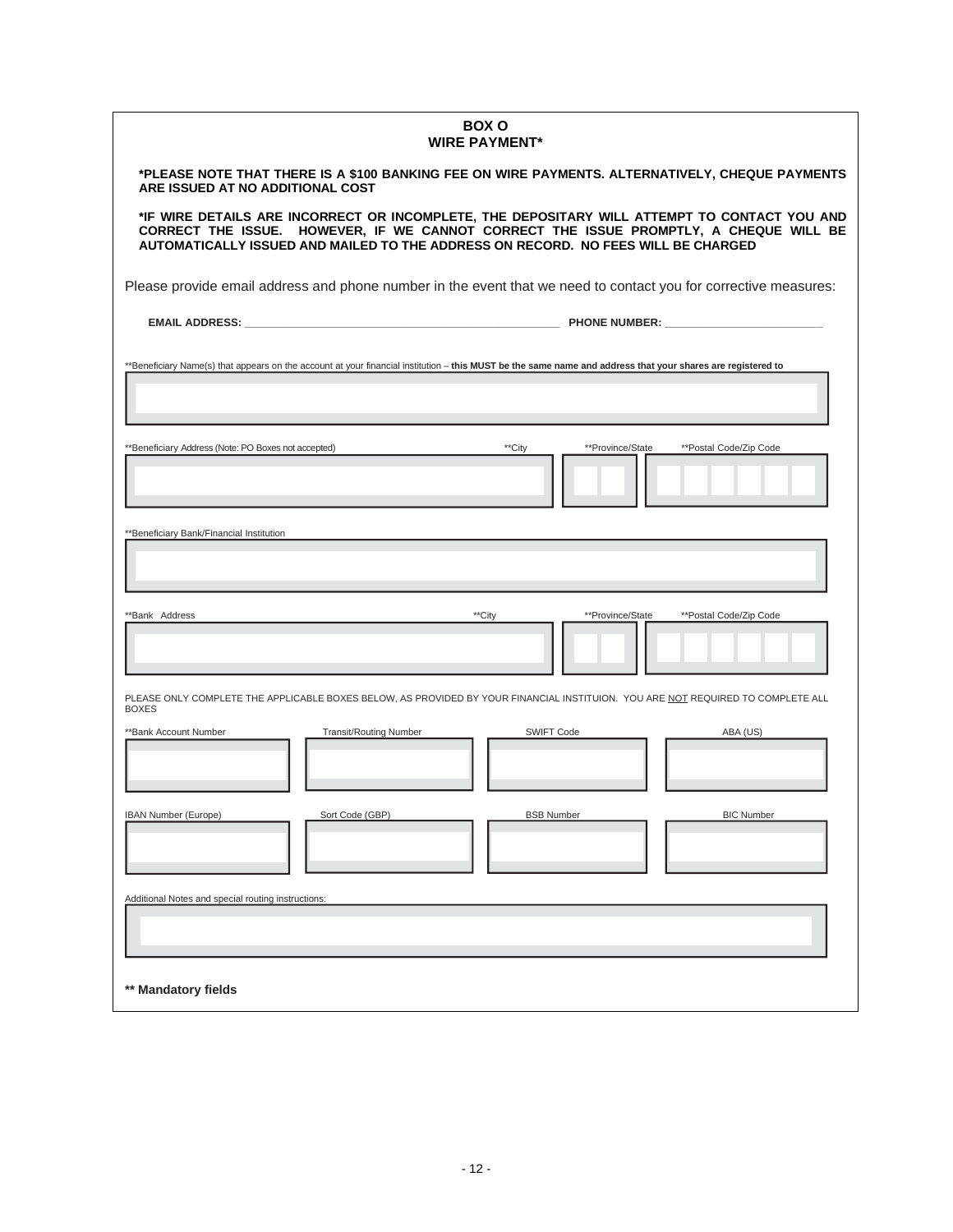#### **INSTRUCTIONS**

#### **Forming Part of the Terms of the Offer**

#### 1. *Guarantee of Signatures.*

No signature guarantee is required if:

- (a) this Letter of Transmittal is signed by the registered Shareholder exactly as the name of the registered holder appears on the DRS position and/or certificate deposited with this Letter of Transmittal and payment and delivery are to be made directly to such registered holder pursuant to Box L above; or
- (b) such Shares or Multiple Voting Shares are deposited for the account of a Canadian Schedule I chartered bank, a member of the Securities Transfer Agents Medallion Program (STAMP), a member of the Stock Exchange Medallion Program (SEMP) or a member of the New York Stock Exchange Inc. Medallion Signature Program (MSP) (each such entity, an "**Eligible Institution**").

In all other cases, an Eligible Institution must guarantee all signatures on this Letter of Transmittal by completing Box M "Guarantee of Signature(s)". See Instruction 7.

#### 2. *Delivery of Letter of Transmittal and Certificates — Guaranteed Delivery Procedures*.

Certificates for all physically tendered Shares or Multiple Voting Shares, or the DRS position for Shareholders who hold Shares or Multiple Voting Shares through DRS, together with a properly completed and duly executed Letter of Transmittal, or, in the case of a book-entry transfer, a Book-Entry Confirmation through the CDSX system (in the case of Shares or Multiple Voting Shares held in CDS) or an Agent's Message (in the case of Shares or Multiple Voting Shares held in DTC), and any other documents required by this Letter of Transmittal, should be hand delivered, couriered or mailed to the Depositary at the appropriate address set forth herein and must be received by the Depositary by the Expiration Date.

Shareholders whose certificates are not immediately available or who cannot deliver certificates for Shares or Multiple Voting Shares and all other required documents to the Depositary by the Expiry Date, may only tender their Shares or Multiple Voting Shares by or through any Eligible Institution by properly completing and duly executing and delivering a Notice of Guaranteed Delivery substantially in the form provided (or an executed facsimile thereof) by the Company through the Depositary (indicating the type of tender and, in the case of an Auction Tender, the price at which Shares or Multiple Voting Shares are being tendered) to the Depositary by the Expiry Date, which must include a guarantee by an Eligible Institution in the form set forth in the Notice of Guaranteed Delivery, and by otherwise complying with this guaranteed delivery procedure as set forth in the Offer under "Procedure for Depositing Shares". Pursuant to such guaranteed delivery procedure, the certificates for all physically tendered Shares or Multiple Voting Shares, as well as a properly completed and duly executed Letter of Transmittal (or a manually executed photocopy thereof) or Book-Entry Confirmation or Agent's Message in lieu thereof, relating to such Shares, with signatures guaranteed if so required in accordance with this Letter of Transmittal, and all other documents required by this Letter of Transmittal, must be received by the Toronto, Ontario office of the Depositary before 5:00 p.m. (Montreal time) on or before the second trading day on the Toronto Stock Exchange after the Expiration Date.

The Notice of Guaranteed Delivery may be hand delivered, couriered, mailed or transmitted by email transmission to the Toronto office of the Depositary listed in the Notice of Guaranteed Delivery, and must include a guarantee by an Eligible Institution in the form set forth in the Notice of Guaranteed Delivery. For Shares or Multiple Voting Shares to be validly tendered pursuant to the guaranteed delivery procedure, the Depositary must receive the Notice of Guaranteed Delivery by the Expiration Date.

Notwithstanding any other provision hereof, payment for Shares or Multiple Voting Shares tendered and accepted for payment pursuant to the Offer will be made only after timely receipt by the Depositary of certificates for such Shares or Multiple Voting Shares, a properly completed and duly executed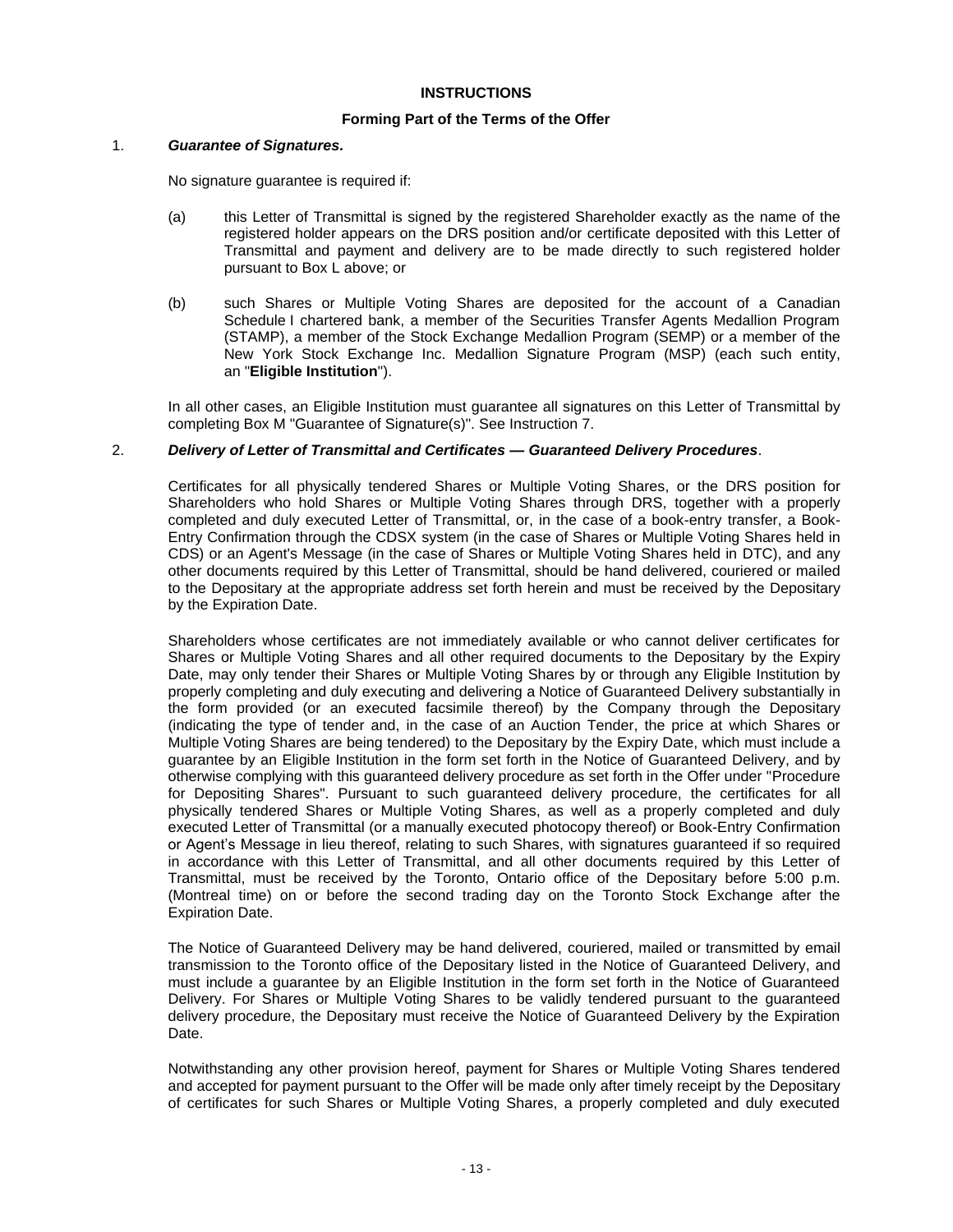Letter of Transmittal (or a manually executed photocopy thereof) relating to such Shares or Multiple Voting Shares, with signatures that are guaranteed if so required, and any other documents required by the Letter of Transmittal or, in the case of a book-entry transfer, a Book-Entry Confirmation through the CDSX system (in the case of Shares or Multiple Voting Shares held in CDS) or an Agent's Message (in the case of Shares or Multiple Voting Shares held in DTC).

The tender information specified in a Notice of Guaranteed Delivery will, in all circumstances, take precedence over the tender information that is specified in the related Letter of Transmittal that is subsequently deposited.

**The method of delivery of certificates representing Shares or Multiple Voting Shares and all other required documents is at the option and risk of the depositing Shareholder. If certificates representing Shares or Multiple Voting Shares are to be sent by mail, registered mail, properly insured, is recommended, and it is suggested that the mailing be made sufficiently in advance of the Expiration Date to permit delivery to the Depositary on or prior to such date. Delivery of a certificate representing Shares or Multiple Voting Shares will only be made upon actual receipt of such certificate representing such shares by the Depositary.**

Under no circumstances will interest be paid by BRP by reason of any delay in making payment to any person using the guaranteed delivery procedures, including without limitation any delay arising because the Shares or Multiple Voting Shares to be delivered pursuant to the guaranteed delivery procedures are not so delivered to the Depositary, and therefore payment by the Depositary on account of such Shares is not made until after the date the payment for the deposited Shares accepted for payment pursuant to the Offer is to be made by BRP.

BRP will not purchase any fractional Shares, nor will it accept any alternative, conditional or contingent tenders except as specifically permitted by the Offer. All tendering Shareholders, by execution of this Letter of Transmittal and delivery of it in the manner prescribed herein, waive any right to receive any notice of the acceptance of their deposit.

### 3. *Inadequate Space***.**

If the space provided in any Box is inadequate, attach a separate signed document to this Letter of Transmittal.

# *4. Indication of Type of Holder, Type of Tender and Indication of Price*

- a) For Shares or Multiple Voting Shares to be validly tendered, a Shareholder must indicate in Box A "Type of Holder" above whether he or she is a holder of Shares or Multiple Voting Shares, and indicate in Box B "Type of Tender" above whether he or she is tendering Shares or Multiple Voting Shares pursuant to an Auction Tender (Box I "Auction Tenders"), a Purchase Price Tender or a Proportionate Tender (Box C "Proportionate Tender").
- b) Only one box in Box B "Type of Tender" may be checked. If more than one box is checked, or if no box is checked, the Shareholder will be deemed to have made a Purchase Price Tender. The same Shares or Multiple Voting Shares cannot be tendered, unless previously properly withdrawn as provided in the Offer and the Circular, pursuant to Auction Tenders at more than one price. Shareholders may not include the same Shares or Multiple Voting Shares pursuant to more than one method of tender or pursuant to an Auction Tender at more than one price. Shareholders who desire to tender different Shares or Multiple Voting Shares at more than one price under an Auction Tender must complete a separate Letter of Transmittal (or make a separate electronic book-entry confirmation) for each price at which Shares or Multiple Voting Shares are tendered. Shareholders may deposit some of their Shares or Multiple Voting Shares pursuant to an Auction Tender and deposit different Shares or Multiple Voting Shares pursuant to a Purchase Price Tender. Shareholders who make an Auction Tender and/or a Purchase Price Tender cannot deposit Shares or Multiple Voting Shares in a Proportionate Tender. Shareholders who deposit Shares or Multiple Voting Shares in a Proportionate Tender may not make an Auction Tender or a Purchase Price Tender.
- c) For Shares or Multiple Voting Shares to be validly tendered pursuant to an Auction Tender, a Shareholder must check the box indicating the price per Share at which he or she is tendering Shares or Multiple Voting Shares under Box I "Auction Tenders". Only one box in Box B may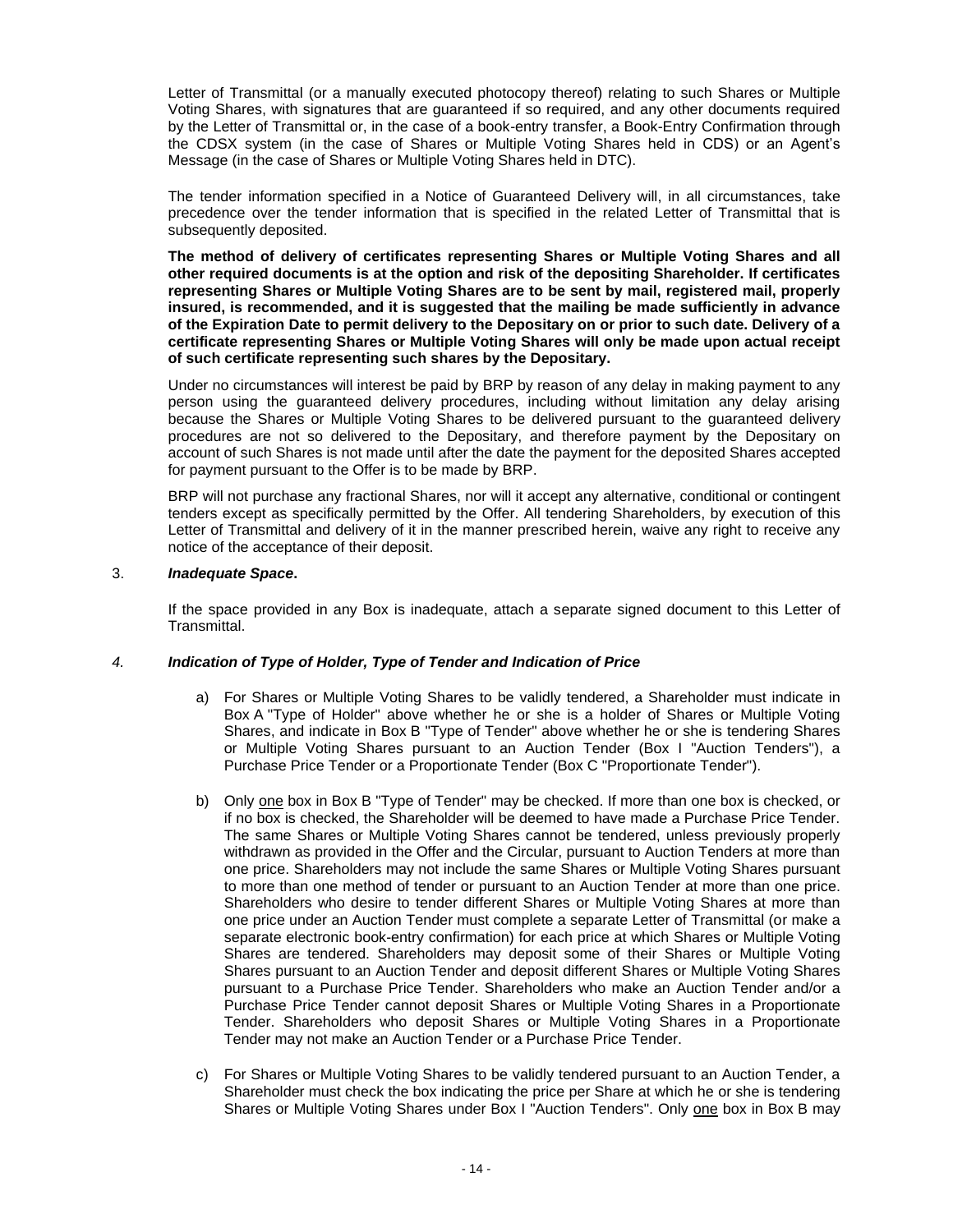be checked. If more than one box is checked, or if no box is checked, the Shareholder will be deemed to have made a Purchase Price Tender. Shareholders (other than Odd Lot Holders) may make multiple Auction Tenders but not in respect of the same Shares or Multiple Voting Shares. If a Shareholder wishes to tender different Shares or Multiple Voting Shares at different prices, a separate tender instruction by way of Letter of Transmittal (or Book-Entry Confirmation or Agent's Message as the case may be) must be submitted for each such tender. The same Shares or Multiple Voting Shares cannot be tendered (unless previously withdrawn as provided in Section 6 of the Offer) pursuant to Auction Tenders at more than one price.

- d) No price can be specified by a Shareholder making a Purchase Price Tender or a Proportionate Tender. If a Shareholder checks "Purchase Price Tender" or "Proportionate Tender" under Box B "Type of Tender" and indicates a price per Share in Box I "Auction Tenders", there is no proper tender of Shares or Multiple Voting Shares.
- e) For Shares to be properly tendered pursuant to a Proportionate Tender, the Shareholder must complete Box C "Proportionate Tender" on this Letter of Transmittal indicating the total number of Shares or Multiple Voting Shares they own. A registered Shareholder who makes a Proportionate Tender must deposit either all of its Shares and Multiple Voting Shares or a sufficient number of Shares and Multiple Voting Shares to satisfy the Shareholder's Proportionate Tender. This number of Shares or Multiple Voting Shares can be calculated by multiplying the total number of Shares or Multiple Voting Shares owned by the Shareholder by 0.0443 (rounded down to the nearest whole number of Shares or Multiple Voting Shares). A non-registered Shareholder who wishes its nominee to make a Proportionate Tender must deposit all of its Shares and Multiple Voting Shares. If a non-registered Shareholder wishes to become a registered Shareholder in order to make a Proportionate Tender by depositing only a sufficient number of Shares and Multiple Voting Shares, the Shareholder should immediately contact its investment dealer, stock broker, bank, trust company or other nominee in order to take the necessary steps to have its Shares or Multiple Voting Shares registered in the Shareholder's name prior to tendering Shares or Multiple Voting Shares pursuant to the Offer. A Shareholder who makes an invalid Proportionate Tender, including by tendering an insufficient number of Shares and Multiple Voting Shares, will be deemed to have made Purchase Price Tender.

#### 5. *Partial Deposits and Unpurchased Shares*.

If fewer than all of the Shares or Multiple Voting Shares evidenced by any DRS positions and/or certificate are to be tendered pursuant to an Auction Tender or a Purchase Price Tender, fill in the number of Shares or Multiple Voting Shares which are to be deposited in the column entitled "Number of Shares Deposited". In such case, if any tendered Shares or Multiple Voting Shares are purchased, a new DRS and/or certificate for the remainder of the Shares or Multiple Voting Shares evidenced by the old certificate(s) will be issued and sent to the address indicated in Box L unless otherwise indicated under Box D "Payment Instructions" or Box E "Delivery Instructions" on this Letter of Transmittal, as soon as practicable after the Expiration Date. All Shares or Multiple Voting Shares represented by the DRS positions and/or certificate(s) listed and delivered to the Depositary are deemed to have been deposited unless otherwise indicated. For all Proportionate Tenders, a new DRS/certificate for the portion of the Shares or Multiple Voting Shares that are not purchased pursuant to the Offer will be sent to the registered holder the address indicated in Box L unless otherwise indicated under Box D "Payment Instructions" or Box E "Delivery Instructions" on this Letter of Transmittal, as soon as practicable after the Expiration Date.

# *6. Signatures on Letter of Transmittal, Stock Transfer Powers and Endorsements.*

- (a) If this Letter of Transmittal is signed by the registered holder(s) of the Shares or Multiple Voting Shares deposited hereby, the signature(s) must correspond exactly with the name(s) as written on the face of the DRS positions and/or certificate without any change whatsoever.
- (b) If the Shares or Multiple Voting Shares are registered in the names of two or more joint owners, each such owner must sign this Letter of Transmittal.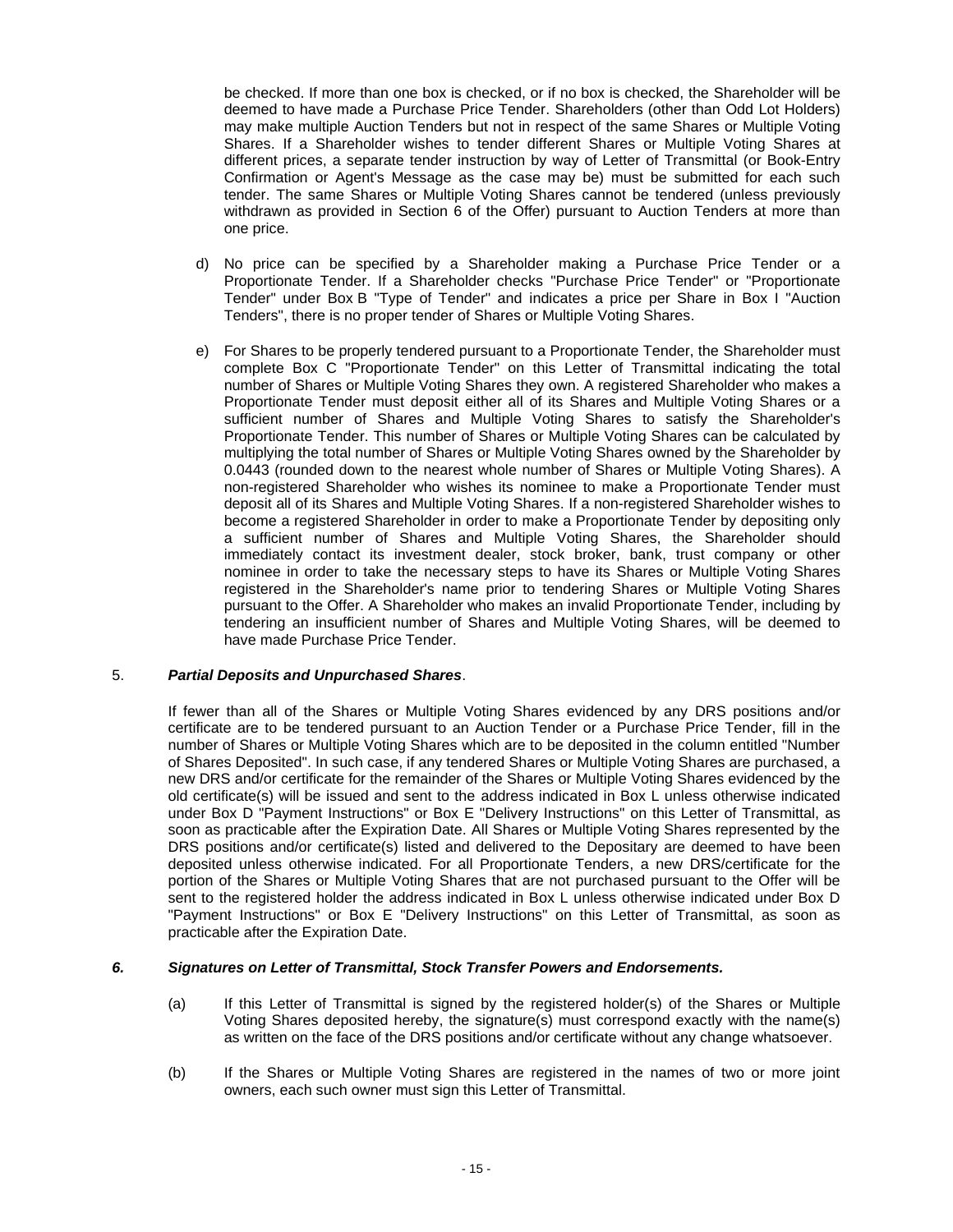- (c) If any deposited Shares or Multiple Voting Shares are registered in different names on several certificates, it will be necessary to complete, sign, and submit as many separate Letters of Transmittal (or facsimile of it) as there are different registrations of certificates.
- (d) When this Letter of Transmittal is duly executed by the registered owner(s) of the Shares or Multiple Voting Shares listed and transmitted hereby, no endorsements of certificate(s) representing such Shares or Multiple Voting Shares or separate stock powers are required unless payment is to be made, or the certificates for Shares or Multiple Voting Shares or DRS positions not tendered by the undersigned or not purchased by the Company, are to be issued, to a person other than the registered owner(s). Any signature(s) required on such certificates or stock powers must be guaranteed by an Eligible Institution. If this Letter of Transmittal is duly executed by a person other than the registered owner of the certificate(s) listed, the certificates or DRS positions must be endorsed or accompanied by appropriate stock powers, in either case signed exactly as the name(s) of the registered owner(s) appear(s) on the certificate or the DRS position, and signatures on such certificate(s) or stock power(s) must be guaranteed by an Eligible Institution. An ownership declaration, which can be obtained from the Depositary, must also be completed and delivered to the Depositary. See Instruction 1 in this Letter of Transmittal.
- (e) If this Letter of Transmittal or any certificates or stock transfer powers are signed by trustees, executors, administrators, guardians, attorneys-in-fact, officers of corporations or others acting in a fiduciary or representative capacity, such persons should so indicate when signing and must submit proper evidence satisfactory to BRP of their authority so to act.

# 7. *Odd Lots*.

As described in Section 3 of the Offer under "Number of Shares, Proration and Proportionate Tenders", if BRP is to purchase less than all Shares or Multiple Voting Shares tendered pursuant to Auction Tenders and Purchase Price Tenders by the Expiration Date, the Shares purchased first will consist of all Shares so tendered by any Shareholder who will own beneficially, as of the close of business on the Expiration Date, an aggregate of fewer than 100 Shares and who tenders all of its Shares under Auction Tenders at or below the Purchase Price or under Purchase Price Tenders. This preference will not be available unless Box F "Odd Lots" is completed. Proportionate Tenders or partial tenders will not be accepted from Odd Lot Holders.

# 8. *Special Payment Instructions*.

Complete Box D "Payment Instructions" if cheques or new DRS positions and/or certificates are to be sent to someone other than the undersigned.

If a cheque in payment for Shares tendered or new DRS positions and/or certificates are to be held by the Depositary for pick-up by the undersigned or any person designated by the undersigned in writing, Box G "Hold for Pick-Up" on this Letter of Transmittal must be completed.

The undersigned may elect to receive payment for Shares tendered via a wire transfer instead of a cheque, by completing Box O "Wire Payment".

# 9. *Irregularities*.

All questions as to the number of Shares to be taken up, the price to be paid therefor, the form of documents and the validity, eligibility (including time of receipt) and acceptance for payment of any deposit of Shares or Multiple Voting Shares will be determined by BRP, in its sole discretion, which determination shall be final and binding on all parties. BRP reserves the absolute right to reject any deposits of Shares or Multiple Voting Shares determined by it not to be in proper form or completed in accordance with the instructions in the Offer and in this Letter of Transmittal or the acceptance for payment of or payment for which may, in the opinion of BRP's counsel, be unlawful. BRP also reserves the absolute right to waive any of the conditions of the Offer or any defect or irregularity in the deposit of any particular Shares or Multiple Voting Shares and BRP's interpretation of the terms of the Offer (including the instructions in the Offer and this Letter of Transmittal) will be final and binding on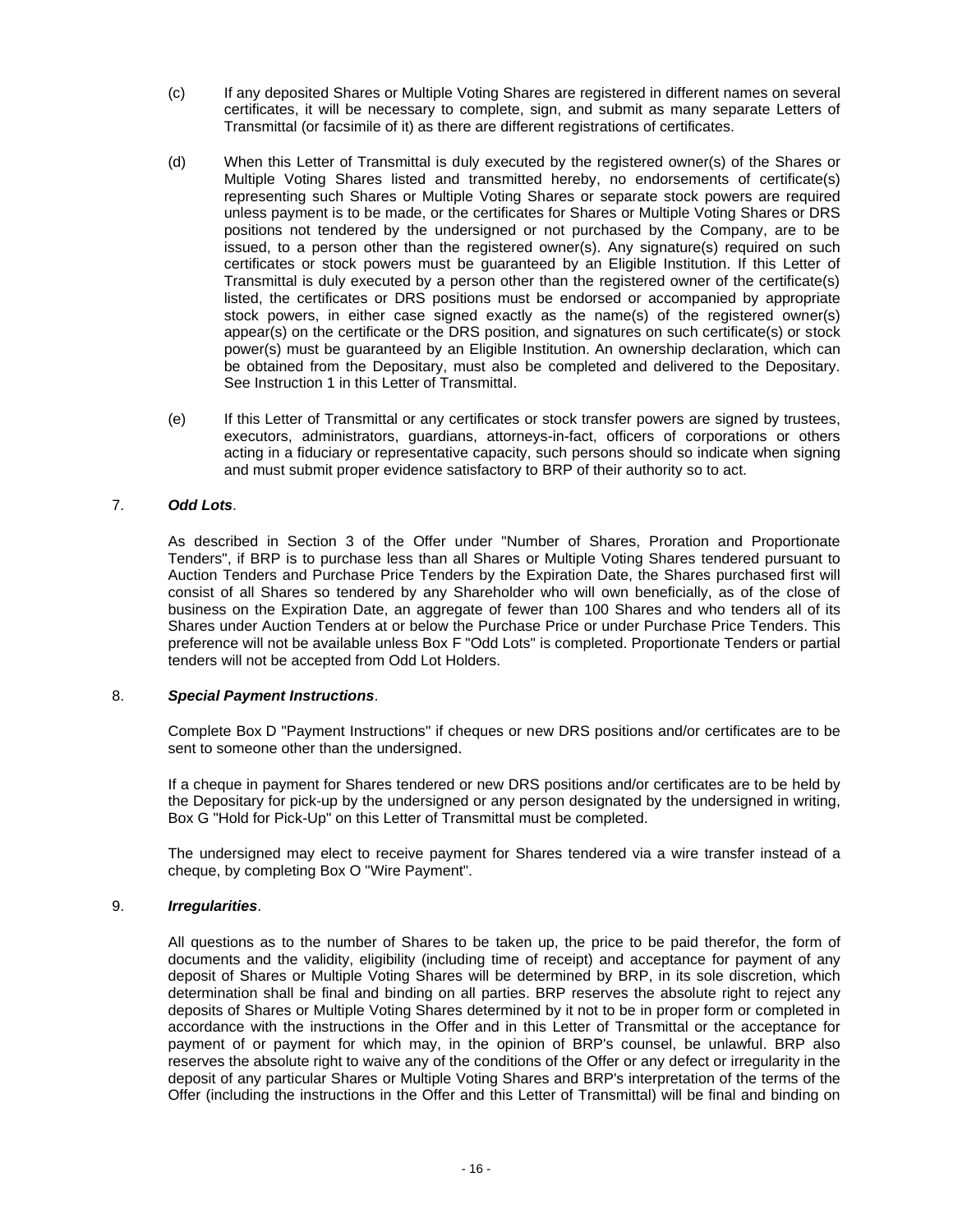all parties. No individual deposit of Shares or Multiple Voting Shares will be deemed to be properly made until all defects and irregularities have been cured or waived. Unless waived, any defects or irregularities in connection with deposits must be cured within such time as BRP shall determine. **None of BRP, the Depositary nor any other person is or will be obligated to give notice of defects or irregularities in notices of withdrawal, nor shall any of them incur any liability for failure to give any such notice.** BRP's interpretation of the terms and conditions of the Offer (including this Letter of Transmittal and the Notice of Guaranteed Delivery) will be final and binding.

#### 10. *Questions and Requests for Assistance and Additional Copies.*

Questions and requests for assistance and additional copies of the Offer, the Circular, the Notice of Guaranteed Delivery and this Letter of Transmittal may be directed to the Depositary, the Dealer Manager or your broker, dealer, commercial bank, or trust company.

#### **Computershare Investor Services Inc. RBC Dominion Securities Inc.**

*Regular Mail*: Computershare Investor Services Inc. P.O. Box 7021 31 Adelaide Street East Toronto, ON M5C 3H2 Attention: Corporate Actions

Telephone (outside North America): 1 (514) 982-7555 Toll Free (within North America): 1 (800) 564-6253 Email: corporateactions@computershare.com

> *Registered Mail, Hand or Courier* 100 University Avenue 8<sup>th</sup> Floor Toronto, ON M5J 2Y1 Attention: Corporate Actions

*The Depositary for the Offer is: The Dealer Manager for the Offer is:*

Royal Bank Plaza, South Tower 200 Bay Street, 4<sup>th</sup> Floor Toronto, ON M5J2W7

Toll Free: 1 (855) 214-1269

# 11. *Jurisdiction of Residence.*

Each Shareholder depositing Shares or Multiple Voting Shares to the Depositary must represent as to whether or not such Shareholder is a non-resident of Canada for purposes of the Tax Act by completing Box K "Jurisdiction of Residence".

# 12. *Form W-9*.

Each U.S. Shareholder depositing Shares or Multiple Voting Shares to the Depositary is required to provide the Depositary with a correct U.S. taxpayer identification number ("**TIN**") (generally the Shareholder's social security number or federal employer identification number) and certain other information, on Form W-9, which is attached to this Letter of Transmittal. Failure to timely provide a correct TIN on the form may subject the depositing Shareholder to U.S. federal backup withholding tax on the gross amount of any payments made to the U.S. Shareholder and, in certain cases, penalties.

# 13. *Currency of Payment.*

All amounts payable under the Offer will be paid in Canadian dollars; however, Shareholders can elect to use the Depositary's currency exchange services to convert such payment into U.S. dollars by checking Box J "Currency Election".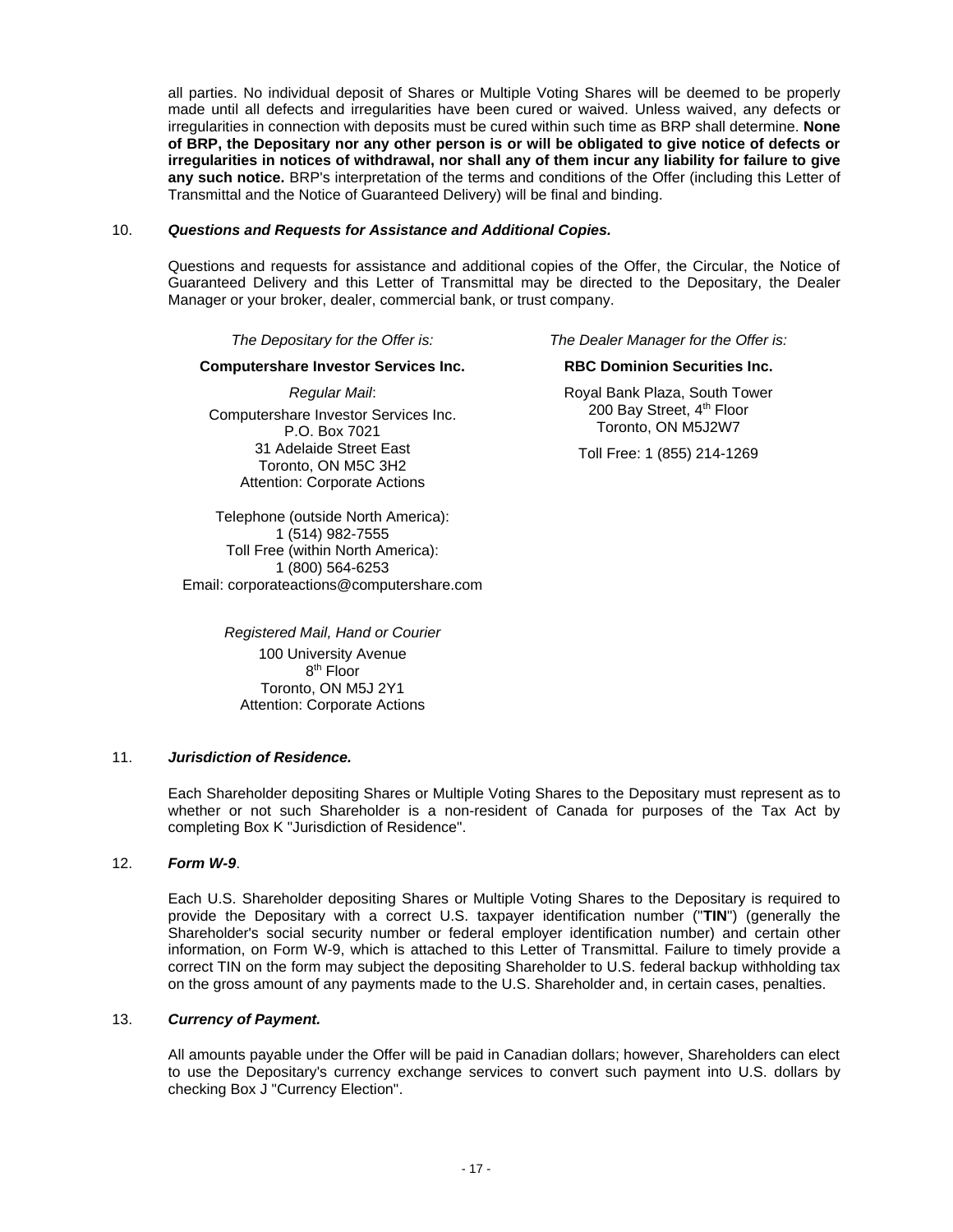The exchange rate for one Canadian dollar expressed in U.S. dollars will be based on the rate available from the Depositary on the date of the currency conversion. All risks associated with the currency conversion from Canadian dollars to U.S. dollars, including risks relating to change in rates, the timing of exchange or the selection of a rate for exchange, and all costs incurred with the currency conversion are for the Shareholder's sole account and will be at such Shareholder's sole risk and expense, and neither the Depositary nor BRP or their affiliates will be responsible for any such matters.

#### 14. *Governing Law.*

The Offer and any agreement resulting from the acceptance of the Offer will be construed in accordance with and governed by the laws of the Province of Québec and the laws of Canada applicable therein.

# 15. *Privacy Notice.*

The Depositary has a Privacy Statement that is available at www.computershare.com or in writing or by telephone using the telephone number and address provided above in this Letter of Transmittal.

**IMPORTANT: This Letter of Transmittal or manually signed photocopy of it (together with certificates for Shares or Multiple Voting Shares or DRS positions and all other required documents) or the Notice of Guaranteed Delivery, where applicable, must be received by the Depositary on or before the Expiration Date unless Shares or Multiple Voting Shares are properly tendered by a Book-Entry Confirmation through the CDSX system (in the case of Shares or Multiple Voting Shares held in CDS) or an Agent's Message (in the case of Shares or Multiple Voting Shares held in DTC) on or before the Expiration Date.**

This following is a summary only of certain U.S. tax considerations. Shareholders should consult with their tax advisors regarding the tax consequences with respect to their particular circumstances.